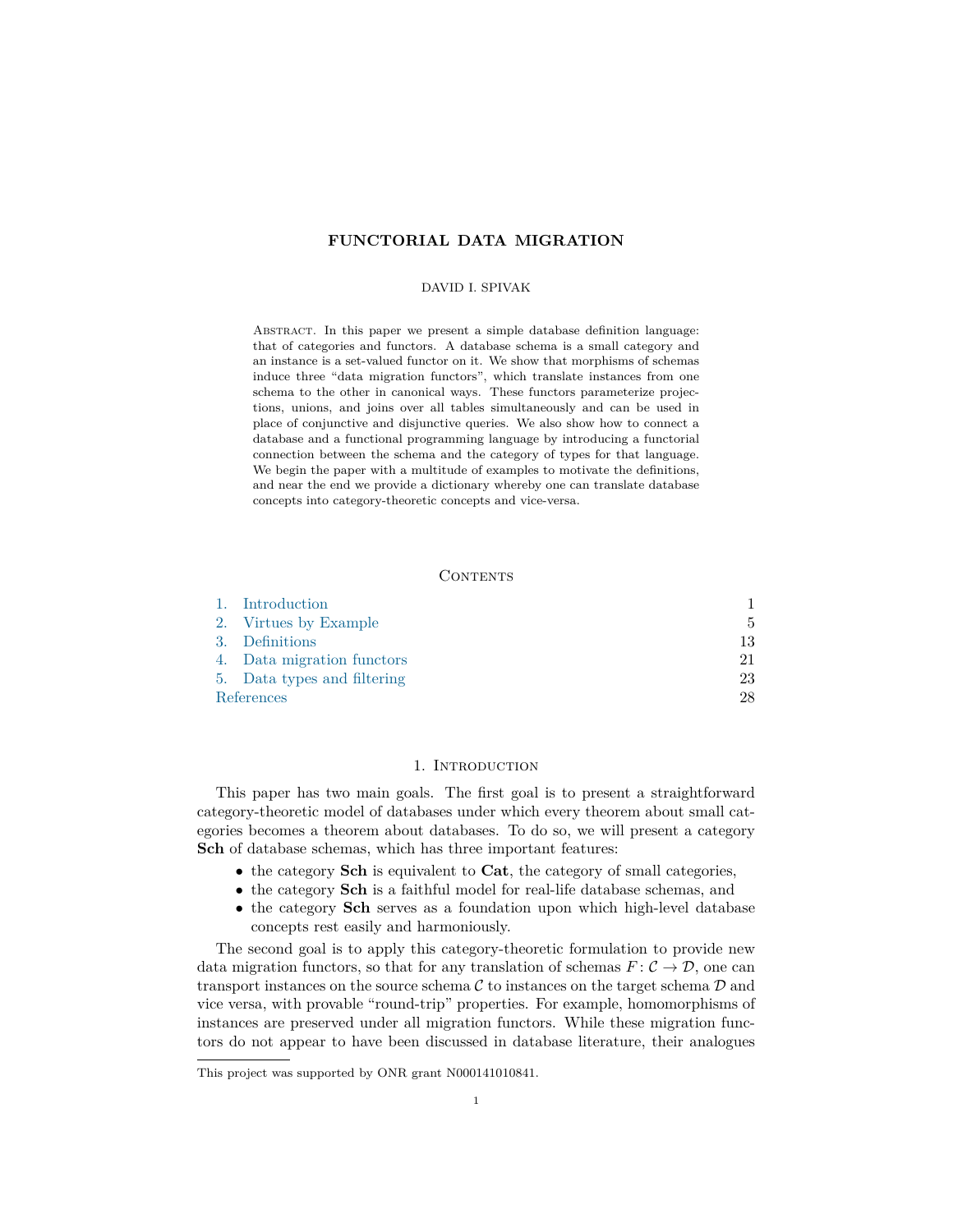are well-known in modern programming languages theory, e.g. the theory of dependent types ( $\lceil \text{Mar} \rceil$ ), and polynomial data types ( $\lceil \text{Kan} \rceil$ ). This is part of a deeper connection between database schemas and *kinds* (structured collections of types, see [\[SH\]](#page-29-0), [\[Ham\]](#page-28-2)) in programming languages. See also Section [3.6.](#page-19-0)

An increasing number of researchers in an increasing variety of disciplines are finding that categories and functors offer high-quality models, which simplify and unify their respective fields.<sup>[1](#page-1-0)</sup> The quality of a model should be judged by its efficiency as a proxy or interface—that is, by the ease with which an expert can work with only an understanding of the model, and in so doing successfully operate the thing itself. Our goal in this paper is to provide a high-quality model of databases.

Other category-theoretic models of databases have been presented in the past  $([J\text{oM}], [BCW], [JRW], [IP], [PS], [DC], [Tui])$  $([J\text{oM}], [BCW], [JRW], [IP], [PS], [DC], [Tui])$  $([J\text{oM}], [BCW], [JRW], [IP], [PS], [DC], [Tui])$  $([J\text{oM}], [BCW], [JRW], [IP], [PS], [DC], [Tui])$  $([J\text{oM}], [BCW], [JRW], [IP], [PS], [DC], [Tui])$  $([J\text{oM}], [BCW], [JRW], [IP], [PS], [DC], [Tui])$  $([J\text{oM}], [BCW], [JRW], [IP], [PS], [DC], [Tui])$  $([J\text{oM}], [BCW], [JRW], [IP], [PS], [DC], [Tui])$  $([J\text{oM}], [BCW], [JRW], [IP], [PS], [DC], [Tui])$  $([J\text{oM}], [BCW], [JRW], [IP], [PS], [DC], [Tui])$  $([J\text{oM}], [BCW], [JRW], [IP], [PS], [DC], [Tui])$  $([J\text{oM}], [BCW], [JRW], [IP], [PS], [DC], [Tui])$  $([J\text{oM}], [BCW], [JRW], [IP], [PS], [DC], [Tui])$ . Almost all of them used the more expressive notion of sketch where we have used categories. The additional expressivity came at a cost that can be cast in terms of our two goals for this paper. First, the previous models were more complex and this may have created a barrier to wide-spread understanding and adoption. Second, morphisms of sketches do not generally induce the sorts of data migration functors that morphisms of categories do.

It is our hope that the present model is simple enough that anyone who has an elementary understanding of categories (i.e. who knows the definition of category, functor, and natural transformation) will, without too much difficulty, be able to understand the basic idea of our formulation: database schemas as categories, database instances as functors. Moreover, we will provide a dictionary (see Section [3.7,](#page-20-1) Table [1\)](#page-20-2) whereby the main results and definitions in this paper will simply correspond to results or definitions of standard category theory; this way, the reader can rely on tried and true sources to explain the more technical ideas presented here. Moreover, one may hope to leverage existing mathematical theory to their own database issues through this connection.

Before outlining the plan of the paper in Section [1.2](#page-3-0) we will give a short introduction to the fundamental idea on which the paper rests, and provide a corresponding "categorical normal form" for databases, in Section [1.1.](#page-1-1)

<span id="page-1-1"></span>1.1. **Categorical normal form.** A database schema may contain hundreds of tables and foreign keys. Each foreign key links one table to another, and each sequence of foreign keys  $T_1 \to T_2 \to \cdots \to T_n$  results in a function f from the set of records in  $T_1$  to the set of records in  $T_n$ . It is common that two different foreign key paths, both connecting table  $T_1$  to table  $T_n$ , may exist; and they may or may not define the same mapping on the level of records. For example, an operational "landline" phone is assigned a phone number whose area code corresponds to the

<span id="page-1-0"></span><sup>1</sup>Aside from mathematics, in which category-theoretic language and theorems are indispensable in modern algebra, geometry, and topology, category theory has been successful in: programming language theory [\[Mog\]](#page-29-3),[\[Pie\]](#page-29-4); physics [\[BS\]](#page-27-2),[\[DI\]](#page-27-3); materials science [\[SGWB\]](#page-29-5),[\[GSB\]](#page-28-7); and biology [\[Ros\]](#page-29-6),[\[EV\]](#page-28-8).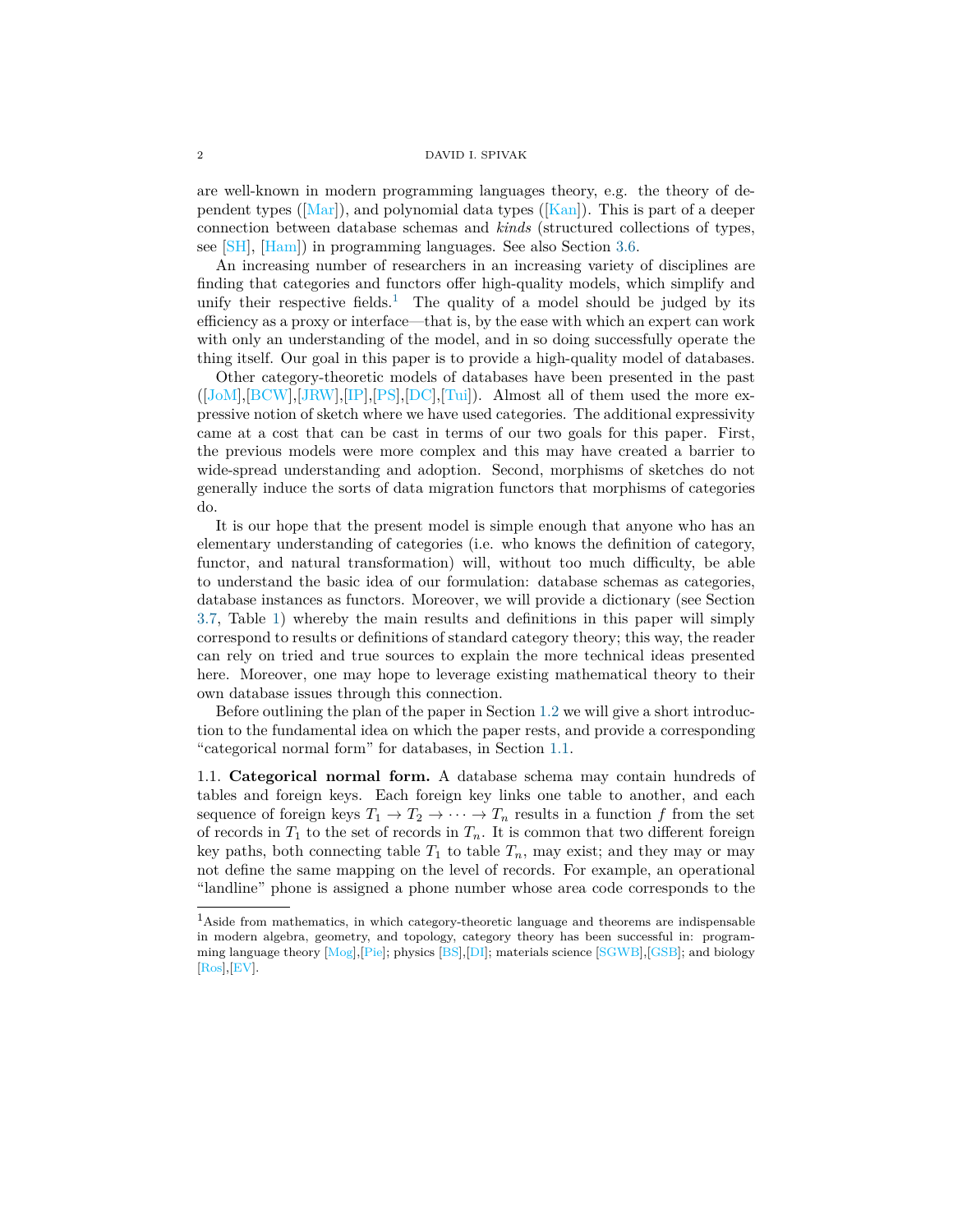<span id="page-2-0"></span>region in which the physical phone is located. Thus we have two paths  $OLP \rightarrow R$ : (1)



and the data architect for this schema knows whether or not these two paths should always produce the same mapping. In [\(1\)](#page-2-0), the two paths  $OLP \rightarrow R$  do produce the same mapping, and the  $\simeq$  sign is intended to record that fact. For contrast, if we replace operationalLandlinePhone with operationalMobilePhone (OMP), the two paths  $OMP \to R$  would not produce the same mapping, because a cellphone need not be currently located in the region indicated by its area code. Thus we would get a similar but different diagram,



We are emphasizing here that the notion of *path equivalence* is an important and naturally-arising integrity constraint, which provides a crucial clue into the intended semantics of the schema. Its enforcement is often left to the application layer, but it should actually be included as part of the schema ([\[JD\]](#page-28-9)). Including path equivalence information in the database schema has three main advantages:

- it permits the inclusion of "hot" query columns without redundancy,
- it provides an important check for creating schema mappings, and
- it promotes healthy schema evolution.

A *category* (in the mathematical sense) is roughly a graph with one additional bit of expressive power: the ability to declare two paths equivalent. We now have the desired connection between database schemas and categories: Tables in a schema are specified by vertices (or as we have drawn them in Diagram  $(1)$ , by boxes); columns are specified by arrows; and functional equivalence of foreign key paths are specified by the category-theoretic notion of path equivalence (indicated by the  $\simeq$  symbol). The categorical definition of schema will be presented rigorously in Section [3.](#page-12-0)

The above collection of ideas leads us to the following normal form for databases.

**Definition 1.1.1.** A database is in *categorical normal form* if

- every table  $t$  has a single primary key column  $ID_t$ , chosen at the outset. The cells in this column are called the *row-ids* of *t*;
- for every column  $c$  of a table  $t$ , there exists some *target table*  $t'$  such that the value in each cell of column  $c$  refers to some row-id of  $t'$ . We denote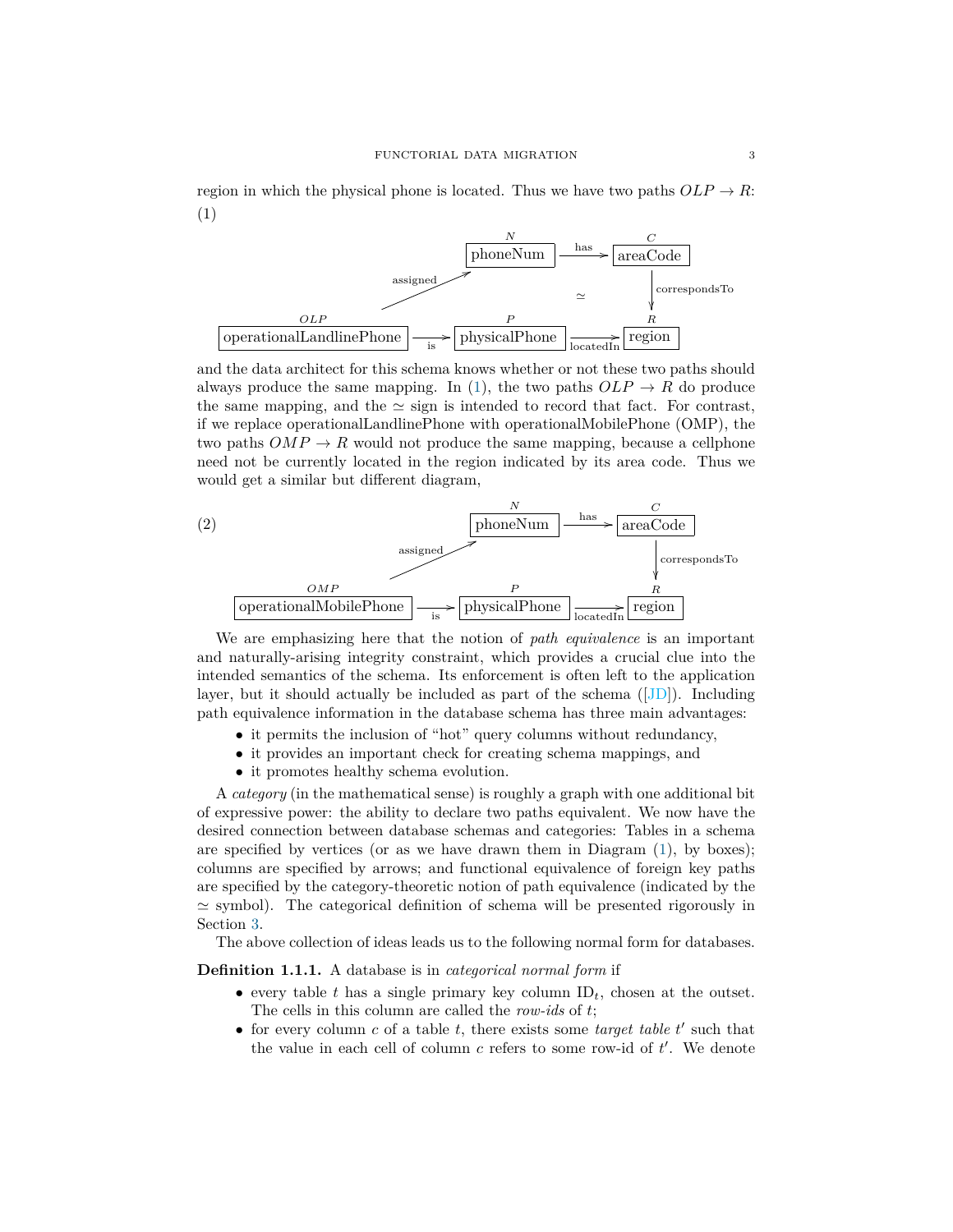this relationship by

$$
c\colon t\to t';
$$

- in particular, if some column *d* of *t* consists of "pure data" (such as strings or integers), then its target table  $t'$  is simply a 1-column table (i.e. a controlled vocabulary, containing at least the active domain of column *d*), and we still write  $d: t \to t'$ ; and
- when there are two paths *p, q* through the database from table *t* to table *u* (denoted  $p: t \to u$ ,  $q: t \to u$ ) and it is known to the schema designer that *p* and *q* should correspond to the same mapping of row-ids, then this path equivalence must be declared as part of the schema. We denote this path equivalence by

 $p \simeq q$ .

<span id="page-3-0"></span>1.2. **Plan of the paper.** We begin in Section [2](#page-4-0) by giving a variety of examples, which illustrate the virtues of the category-theoretic approach. These include conceptual clarity, simplified data migration, updatable views, interoperability with RDF data, and a close connection between data and program. In Section [3](#page-12-0) we will give the precise definitions of categorical schemas and translations, and show that the category thereof, denoted **Sch**, is equivalent to **Cat**, the category of small categories. In this section we will also define the category of database instances on a given schema. In Section [4](#page-20-0) we will define the data migration functors associated to a translation and begin to wrap up our tour by returning to the examples from Section [2](#page-4-0) for a more in-depth treatment. We finish this work in Section [5,](#page-22-0) where we discuss data types and filtering.

1.3. **Terminology and notation.** One obstacle to writing this paper is a certain overlap in terminology between databases and categories: the word "object" is commonly used in both contexts. While object databases are interesting and perhaps relevant to some of the ideas presented here, we will not discuss them at all, hence keeping the namespace clear for categorical terminology. **Unless otherwise specified, the word** *object* **will always be intended in the category-theoretic sense.**

Say we have maps  $A \xrightarrow{f} B \xrightarrow{g} C$ ; we may denote their composite  $A \to C$  in one of two ways, depending on what seems more readable. The first is called "diagrammatic order" and is written as *f*; *g*. The second is called "classical order" and is written as  $g \circ f$ . We may sometimes choose not to write a symbol between *f* and *g*, and in that case we use diagrammatic order  $fg: A \rightarrow C$ .

1.4. **Acknowledgments.** The present paper is a total revamping of  $[\text{Spl}]$ , which, in an attempt to accommodate two disjoint communities (mathematicians and database experts), ended up as a sprawling and somewhat incoherent document. My thanks go to the referees and to Bob Harper for pointing me toward a streamlined presentation. I would also like to thank Peter Gates, Dave Balaban, John Launchbury, and Greg Morrisett for many useful conversations. I appreciate very much the encouragement of Jack Morava, especially in the form his vision ([\[Mor\]](#page-29-8)) of how ideas from this paper may be useful for exposing patterns in pure mathematics. Special thanks also go to Scott Morrison for coding many of the ideas from this paper into working form, available online for demonstration or open-source participation at <http://categoricaldata.net/>.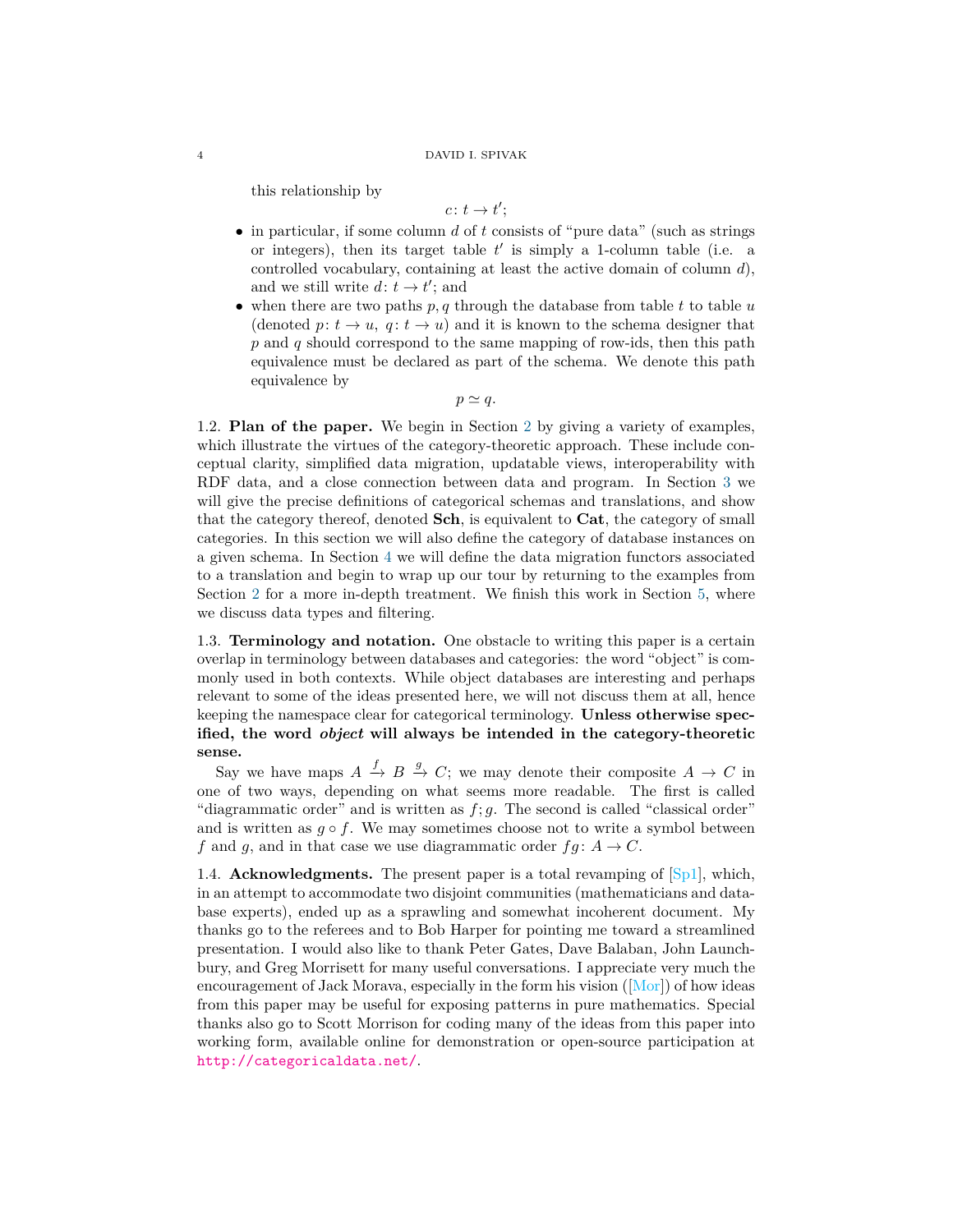## 2. Virtues by Example

<span id="page-4-0"></span>In what follows we illustrate the merits of the category-theoretic approach by way of several examples. One thing to note is that each of these features flows naturally from our compact mathematical definitions of schemas and translations. These definitions will be given in Section [3.](#page-12-0)

2.1. **Conceptual clarity.** In a categorical schemas (Definition [3.2.6\)](#page-14-0), every table is a vertex and every column is an arrow. An arrow  $\stackrel{T}{\bullet} \stackrel{c}{\longrightarrow} \stackrel{U}{\bullet}$  represents a column of table T, with target table U, i.e. a foreign key constraint declaring that each cell in column *c* refers to a row-id in table U. We draw a box around our system of vertices and arrows, and the result is a categorical representation of the schema<sup>[2](#page-4-1)</sup>.

<span id="page-4-2"></span>*Example* 2.1.1*.* The following picture represents a schema *S* with six tables, two of which are multi-column "fact tables" and four of which are 1-column "leaf" tables.



The fact table T1 has three columns (pointing to SSN, First, Last), in addition to its ID column; the fact table T2 also has three non-ID columns (pointing to First, Last, Salary). The leaf tables, SSN, First, Last, and Salary have only ID columns, as is seen by the fact that no arrows emanate from them.

<span id="page-4-3"></span>As a set of tables, an instance on schema  $\mathcal C$  may look something like this: (4)

| Τ1                  |            |             |       |  |  |  |  |  |  |  |
|---------------------|------------|-------------|-------|--|--|--|--|--|--|--|
| <b>ID</b>           | <b>SSN</b> | First       | Last  |  |  |  |  |  |  |  |
| $T1-001$            | 115-234    | <b>B</b> ob | Smith |  |  |  |  |  |  |  |
| $T1-002$            | 122-988    | Sue         | Smith |  |  |  |  |  |  |  |
| T <sub>1</sub> -003 | 198-877    | Alice       | Jones |  |  |  |  |  |  |  |

| ፐን                                 |       |        |        |  |  |  |  |  |  |  |
|------------------------------------|-------|--------|--------|--|--|--|--|--|--|--|
| ID                                 | First | Last   | Salary |  |  |  |  |  |  |  |
| $\overline{\text{T}}2\text{-}A101$ | Alice | Jones  | \$100  |  |  |  |  |  |  |  |
| $\overline{T}2-A102$               | Sam   | Miller | \$150  |  |  |  |  |  |  |  |
| T2-A104                            | Sue   | Smith  | \$300  |  |  |  |  |  |  |  |
| T2-A110                            | Carl  | Pratt  | \$200  |  |  |  |  |  |  |  |

<span id="page-4-1"></span><sup>&</sup>lt;sup>2</sup>A system of vertices and arrows of this sort is called a graph. A graph can be considered as a kind of category (a so-called *free category*) in which no path equivalences have been declared.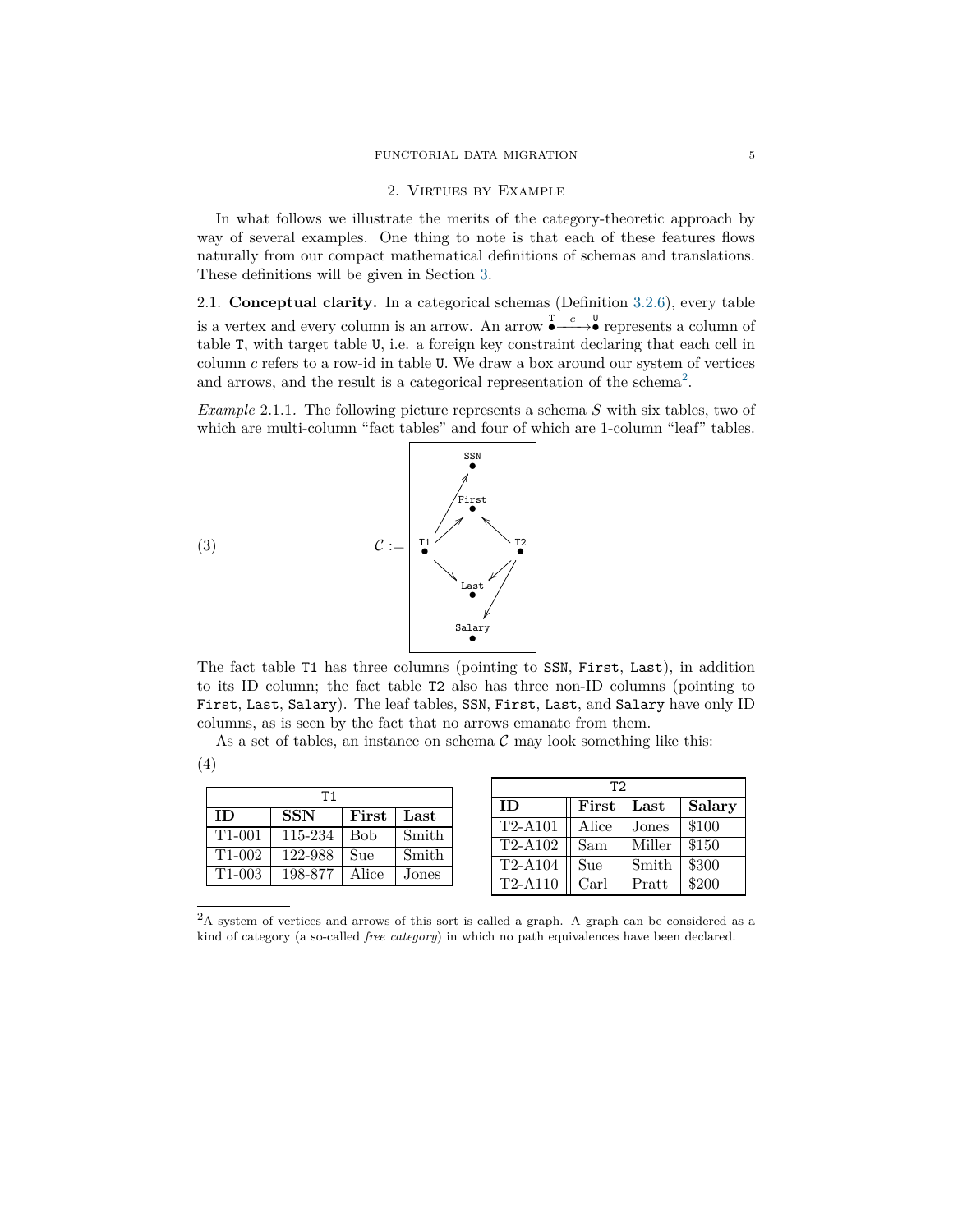<span id="page-5-1"></span>

|     | <b>SSN</b> | First<br>ID | Last     | Salary |
|-----|------------|-------------|----------|--------|
|     | ID         | Adam        | ΙD       | ΙD     |
|     | 115-234    | Alice       | Jones    | \$100  |
| (5) | 118-334    | <b>Bob</b>  | Miller   | \$150  |
|     | 122-988    | Carl        | Pratt    | \$200  |
|     | 198-877    | Sam         | Richards | \$250  |
|     | 342-164    | Sue         | Smith    | \$300  |

The thing to recognize here is that each column header *c* of T1 (respectively, of T2) points to some target table, in such a way that every cell in column *c* refers to a row-id in that target table.[3](#page-5-0) The leaf tables serve as controlled vocabularies for the fact tables.

**Notation 2.1.2.** In Example [2.1.1,](#page-4-2) we wrote out all four leaf tables (Display [5\)](#page-5-1). In the future we will not generally write out leaf tables for space reasons. In fact, any table that does not add explanatory power to a given example may be left out from our displays.

<span id="page-5-2"></span>*Example* 2.1.3. In this example we present a schema  $\mathcal C$  that includes path equivalences, and hence takes advantage of the full expressivity of categories. We imagine a company with employees and departments; every employee is in a department, every employee has a manager employee, and every department has a secretary employee. Using path equivalences, we enforce the following facts:

- the manager of an employee is in the same department as that employee, and
- the secretary of a department is in that department.

These facts are recorded as equations at the top of the following diagram:

<span id="page-5-3"></span>

As a set of tables, an instance on  $\mathcal C$  may look something like this:

<span id="page-5-0"></span><sup>3</sup> In the case that *c* is the ID column of T1, the target table to which *c* points is T1, and each cell in column *c* is a row-id in T1 that refers to itself.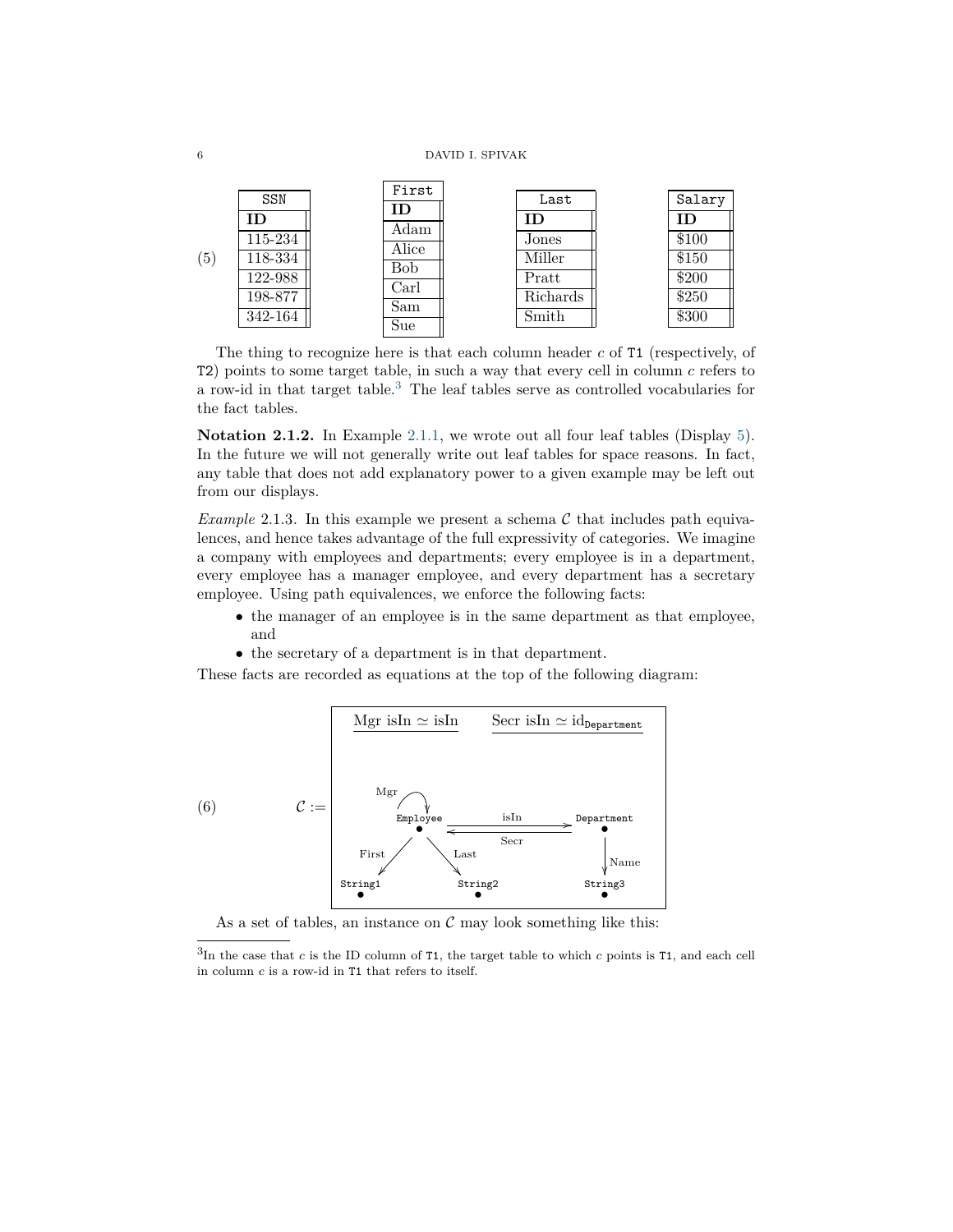|                                                     |          | Employee |                |     |  |     |              |      |
|-----------------------------------------------------|----------|----------|----------------|-----|--|-----|--------------|------|
| First<br>isIn<br>Mgr<br>$\operatorname{Last}$<br>ID |          |          |                |     |  |     | Department   |      |
|                                                     |          |          |                |     |  |     | <b>Name</b>  | Secr |
| 101                                                 | David    | Hilbert  | 103            | q10 |  | a10 | <b>Sales</b> | 101  |
| 102                                                 | Bertrand | Russell  | 0 <sup>2</sup> | x02 |  |     |              |      |
| $103\,$                                             | Alan     | Turing   | 103            | q10 |  | x02 | Production   | 102  |
|                                                     |          |          |                |     |  |     |              |      |

It is no coincidence that there are a total of six non-ID columns in the two tables and a total of six arrows in the schema  $\mathcal{C}$ . The equations can be checked on these cells; for example we can check the first equation on row-id 101:

101.Manager.isIn =  $103.\text{isIn} = q10$  and  $101.\text{isIn} = q10$ .

An instance *I* on C is only valid if the two equations hold for every row in *I*.

<span id="page-6-0"></span>2.2. **Simplified data migration.** A translation  $F: \mathcal{C} \to \mathcal{D}$  of schemas (Definition [3.3.1\)](#page-15-0) is a mapping that takes vertices in  $\mathcal C$  to vertices in  $\mathcal D$  and arrows in  $\mathcal C$  to *paths* in D; in so doing, it must respect arrow sources, arrow targets, and path equivalences. We will be using the following translation  $F: \mathcal{C} \to \mathcal{D}$  throughout Section [2.2.](#page-6-0)

<span id="page-6-1"></span>

The mapping *F* is drawn as suggestively as possible. In the future, we will rely on this "power of suggestion" to indicate the translations, but this time we will be explicit. Each of the four leaf vertices, SSN, First, Last, and Salary in  $C$  is mapped to the vertex in  $\mathcal D$  of the same label. The two other vertices in  $\mathcal C$ , namely T1 and T2, are mapped to vertex T in D. Since translations must respect arrow sources and targets, there is no additional choice about where the arrows in  $\mathcal C$  are sent; for example *F* sends the arrow  $T1 \rightarrow$  First in C to the arrow  $T \rightarrow$  First in  $\mathcal{D}.$ 

We have now specified a translation  $F$  from schema  $\mathcal C$  to schema  $\mathcal D$ , pictured in Diagram [7.](#page-6-1) Springing forth from this translation are three data migration functors, which we will discuss in turn in Examples [2.2.1,](#page-7-0) [2.2.3,](#page-8-0) and [2.2.5.](#page-8-1) They migrate instance data on  $\mathcal D$  to instance data on  $\mathcal C$  and vice versa. Instances on  $\mathcal C$  (respectively on  $\mathcal{D}$ ) form a category, which we denote by  $\mathcal{C}-\mathbf{Inst}$  (respectively by  $\mathcal{D}-\mathbf{Inst}$ ); they are defined in Definition [3.5.1.](#page-18-0) We have the following chart, the jargon of which will be introduced shortly: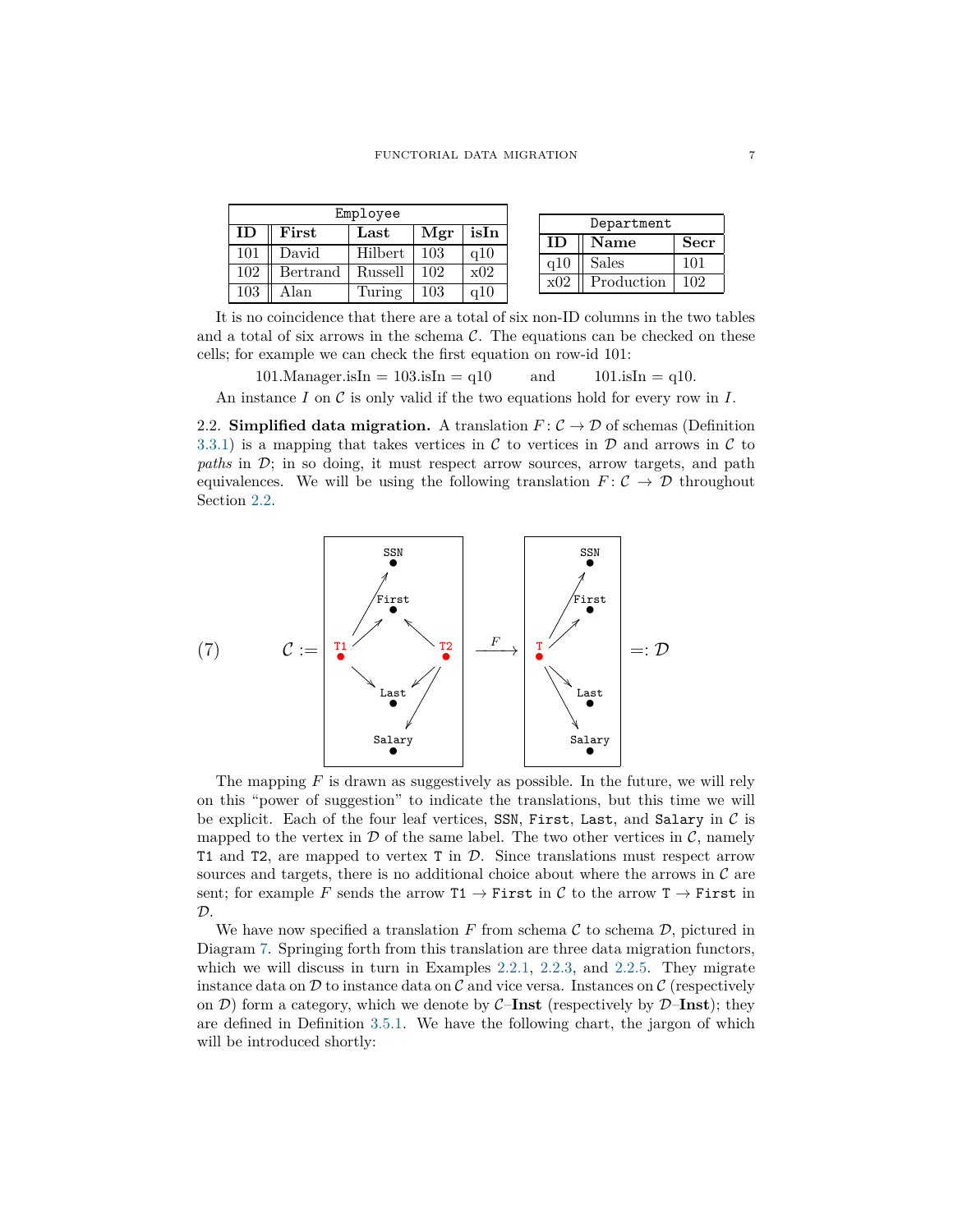| Data migration functors induced by a translation $F: \mathcal{C} \to \mathcal{D}$ |            |                                                                                                       |                    |  |  |  |  |  |  |
|-----------------------------------------------------------------------------------|------------|-------------------------------------------------------------------------------------------------------|--------------------|--|--|--|--|--|--|
| Name                                                                              | Symbol     | Long symbol                                                                                           | Idea of definition |  |  |  |  |  |  |
| Pullback                                                                          | $\Delta_F$ | $\Delta_F \colon \mathcal{D}\text{-Inst} \to \mathcal{C}\text{-Inst}$ Composition with F              |                    |  |  |  |  |  |  |
| Right Pushforward                                                                 | $\Pi_F$    | $\Pi_F \colon \mathcal{C}\text{-Inst} \to \mathcal{D}\text{-Inst}  \text{Right adjoint to } \Delta_F$ |                    |  |  |  |  |  |  |
| Left Pushforward                                                                  | $\Sigma_F$ | $\Sigma_F \colon \mathcal{C}\text{-Inst} \to \mathcal{D}\text{-Inst}$ Left adjoint to $\Delta_F$      |                    |  |  |  |  |  |  |

Everything in the chart will be defined in Section [4.](#page-20-0) For now we give three examples. In each, we will be starting with the translation  $F: \mathcal{C} \to \mathcal{D}$ , given above in Diagram [\(7\)](#page-6-1).

<span id="page-7-0"></span>*Example* 2.2.1 (Pullback). Let  $F: C \to \mathcal{D}$  be the translation given in Diagram [\(7\)](#page-6-1). In this example, we explore the data migration functor  $\Delta_F$ : D–**Inst** → C–**Inst**<sup>[4](#page-7-1)</sup> by applying it to a  $\mathcal{D}$ -instance  $J$ . Note that even though our translation  $F$  points forwards (from C to D), our migration functor ∆*<sup>F</sup>* points "backwards" (from Dinstances to  $\mathcal{C}\text{-instances}$ . We will see why it works that way, but first we bring the discussion down to earth by working with a particular D-instance.

Consider the instance  $J$ , on schema  $\mathcal{D}$ , defined by the table

<span id="page-7-3"></span>

|     | <b>ID</b> | <b>SSN</b>              | First | $\operatorname{Last}$ | Salary |  |  |  |  |  |
|-----|-----------|-------------------------|-------|-----------------------|--------|--|--|--|--|--|
| (8) |           | $J =   XF667   115-234$ | Bob   | Smith                 | \$250  |  |  |  |  |  |
|     | XF891     | 122-988                 | Sue   | Smith                 | \$300  |  |  |  |  |  |
|     | XF221     | 198-877                 | Alice | Jones                 | \$100  |  |  |  |  |  |

and having the four leaf tables from Example [2.1.1,](#page-4-2) Display [\(5\)](#page-5-1). Pulling back along the translation *F*, we are supposed to get an instance  $\Delta_F(J)$  on schema C, which we must describe. But the description is easy:  $\Delta_F(J)$  splits up the columns of table T according to the translation *F*. The four leaf tables will be exactly the same as above (i.e. the same as in Example [2.1.1](#page-4-2)  $(5)$ ), and the two fact tables will be something like<sup>[5](#page-7-2)</sup>

<span id="page-7-4"></span>

| (9) |         |            |       |       |     |       |                       |        |
|-----|---------|------------|-------|-------|-----|-------|-----------------------|--------|
|     |         | T1         |       |       |     |       | T <sub>2</sub>        |        |
|     | ID      | <b>SSN</b> | First | Last  | ID  | First | $\operatorname{Last}$ | Salary |
|     | XF667T1 | 115-234    | Bob   | Smith | A21 | Alice | Jones                 | \$100  |
|     | XF891T1 | 122-988    | Sue   | Smith | A67 | Bob   | Smith                 | \$250  |
|     | XF221T1 | 198-877    | Alice | Jones | A91 | Sue   | Smith                 | \$300  |

The fact that T1 and T2 are simply projections of T is a result of our choice of translation *F*.

*Remark* 2.2.2*.* We have seen that **the pullback functor**  $\Delta_F$ , which arises naturally for any translation *F* between schemas, **automatically produces projections**.

In the next two examples, we will explore the right and left pushforward migration functors induced by the translation  $F: \mathcal{C} \to \mathcal{D}$  given in Diagram [\(7\)](#page-6-1). These functors, denoted  $\Pi_F$  and  $\Sigma_F$ , send C-instances to D-instances. Thus we start with the instance  $I$  (which was presented in Example [2.1.1\)](#page-4-2) and explain its pushforwards  $\Pi_F(I)$  and  $\Sigma_F(I)$  below in Examples [2.2.3](#page-8-0) and [2.2.5,](#page-8-1) respectively.

<span id="page-7-1"></span><sup>&</sup>lt;sup>4</sup>We have not defined  $\Delta_F$  yet; this will be done in Section [4.1.](#page-21-0)

<span id="page-7-2"></span><sup>5</sup>There may be choice in the naming convention for row-ids.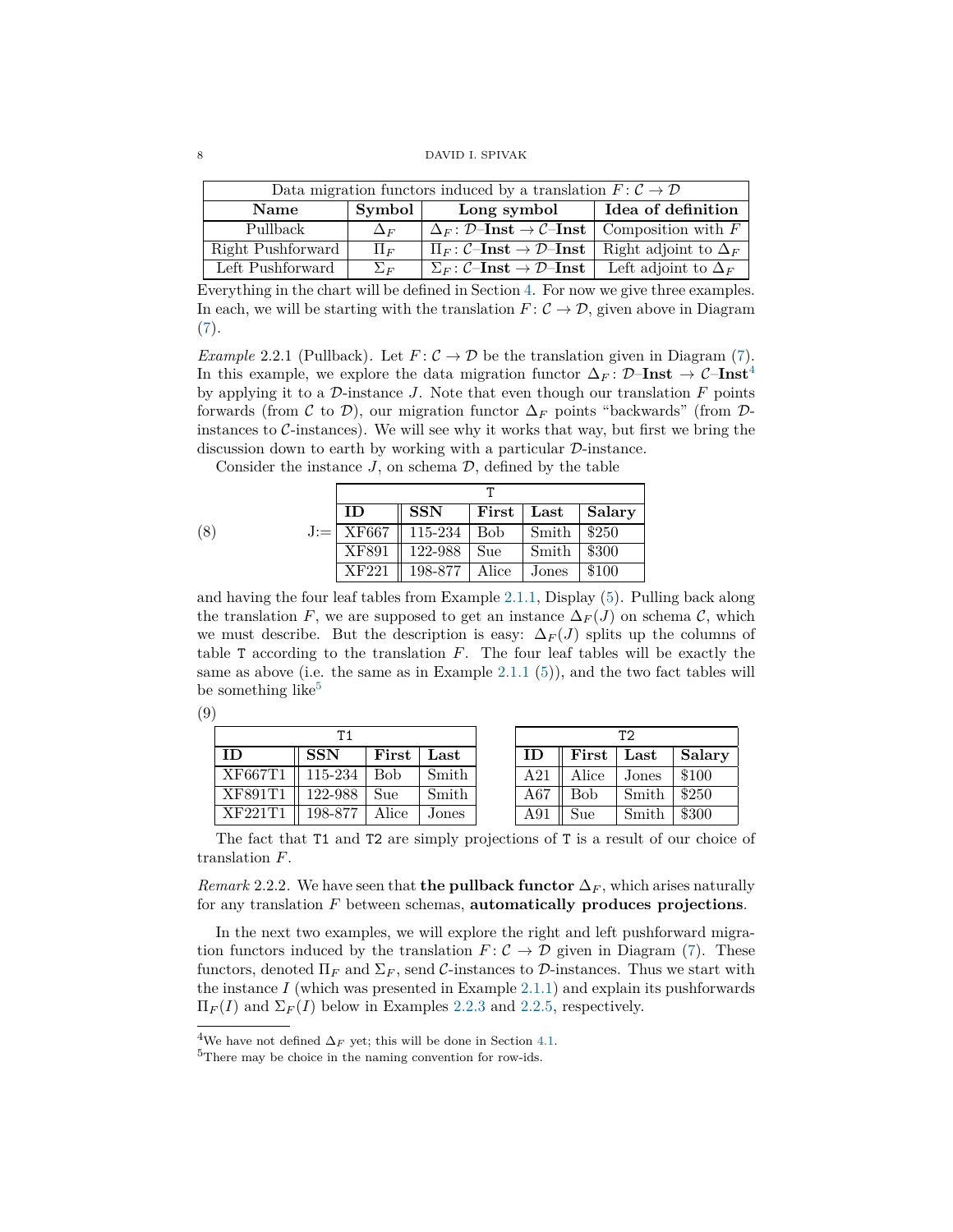<span id="page-8-0"></span>*Example* 2.2.3 (Right Pushforward). Let  $F: \mathcal{C} \to \mathcal{D}$  be the translation given in Diagram [\(7\)](#page-6-1). In this example, we explore the data migration functor  $\Pi_F : \mathcal{C}-\mathbf{Inst} \to$  $\mathcal{D}-\mathbf{Inst}^6$  $\mathcal{D}-\mathbf{Inst}^6$  by applying it to the C-instance I shown in Displays [\(4\)](#page-4-3) and [\(5\)](#page-5-1). Note that our migration functor  $\Pi_F$  points in the same direction as  $F$ : it takes  $\mathcal{C}\text{-instances}$ to D-instances. We now describe the D-instance  $\Pi_F(I)$ , which has four leaf tables  $\Pi_F(I)$ (SSN), etc., and one fact table  $\Pi_F(I)(T)$ .

The four leaf tables of  $\Pi_F(I)$  will be as in Display [\(5\)](#page-5-1). The fact table of  $\Pi_F(I)$ will be the join of T1 and T2:

| ' ID-                            | $^{\circ}$ SSN $^{\circ}$ |  |               | First   Last   Salary |  |  |  |  |  |  |
|----------------------------------|---------------------------|--|---------------|-----------------------|--|--|--|--|--|--|
| $T1-002T2-A104$   122-988   Sue  |                           |  | Smith   \$300 |                       |  |  |  |  |  |  |
| T1-003T2-A101    198-877   Alice |                           |  | Jones         | \$100                 |  |  |  |  |  |  |

*Remark* 2.2.4*.* We have seen that **the right pushforward functor**  $\Pi_F$ , which arises naturally for any translation *F* between schemas, **automatically produces joins**.

<span id="page-8-1"></span>*Example* 2.2.5 (Left Pushforward). Let  $F: \mathcal{C} \to \mathcal{D}$  be the translation given in Diagram [\(7\)](#page-6-1). In this example, we explore the data migration functor  $\Sigma_F : \mathcal{C}-\mathbf{Inst} \to$  $\mathcal{D}-\mathbf{Inst}^7$  $\mathcal{D}-\mathbf{Inst}^7$  by applying it to the C-instance I shown in Displays [\(4\)](#page-4-3) and [\(5\)](#page-5-1). Note that our migration functor  $\Sigma_F$  points in the same direction as F: it takes C-instances to D-instances. We now describe the D-instance  $\Sigma_F(I)$ , which has four leaf tables  $\Sigma_F(I)$ (SSN), etc., and one fact table  $\Sigma_F(I)(T)$ .

Instead of being a join, as in the case of  $\Pi_F(I)$  above, the fact table T in instance  $\Sigma_F(I)$  will be the union of T1 and T2. One may wonder then how the category theoretic construction will deal with the fact that records in T1 do not have salary information and the records in T2 do not have SSN information. The answer is that the respective cells are *Skolemized*. In other words, the universal answer is to simply add a brand new "variable" wherever one is needed in and downstream of T. Thus in instance  $\Sigma_F(I)$ , table T looks like this:

| т                            |                                  |            |        |                              |  |  |  |  |  |  |
|------------------------------|----------------------------------|------------|--------|------------------------------|--|--|--|--|--|--|
| <b>ID</b>                    | <b>SSN</b>                       | First      | Last   | Salary                       |  |  |  |  |  |  |
| $T1-001$                     | $115 - 234$                      | <b>Bob</b> | Smith  | $\overline{T1-001}$ . Salary |  |  |  |  |  |  |
| T1-002                       | 122-988                          | Sue        | Smith  | $\overline{T1-002.Sa}$ lary  |  |  |  |  |  |  |
| T <sub>1</sub> -003          | 198-877                          | Alice      | Jones  | T1-003.Salary                |  |  |  |  |  |  |
| $\overline{\text{T2-A}}$ 101 | $\overline{\text{T2-A101}}$ .SSN | Alice      | Jones  | \$100                        |  |  |  |  |  |  |
| $T2-A102$                    | $\overline{\text{T2-A102.S}}$ SN | Sam        | Miller | \$150                        |  |  |  |  |  |  |
| $\overline{\text{T2-A104}}$  | T2-A104.SSN                      | Sue        | Smith  | \$300                        |  |  |  |  |  |  |
| $T2-A110$                    | <b>T2-A110.SSN</b>               | Carl       | Pratt  | \$200                        |  |  |  |  |  |  |

The Skolem variables (such as T1-001.Salary) can be equated with actual values later. They can also be equated with each other; for example we may know that T1-001.Salary=T2-002.Salary, without knowing the value of these salaries.

*Remark* 2.2.6. We have seen that **the left pushforward functor**  $\Sigma_F$ , which arises naturally for any translation *F* between schemas, **automatically produces unions and automatically Skolemizes unknown values**.

<span id="page-8-2"></span><sup>&</sup>lt;sup>6</sup>We have not defined  $\Pi_F$  yet; this will be done in Section [4.2.](#page-21-1)

<span id="page-8-3"></span><sup>&</sup>lt;sup>7</sup>We have not defined  $\Sigma_F$  yet; this will be done in Section [4.3.](#page-22-1)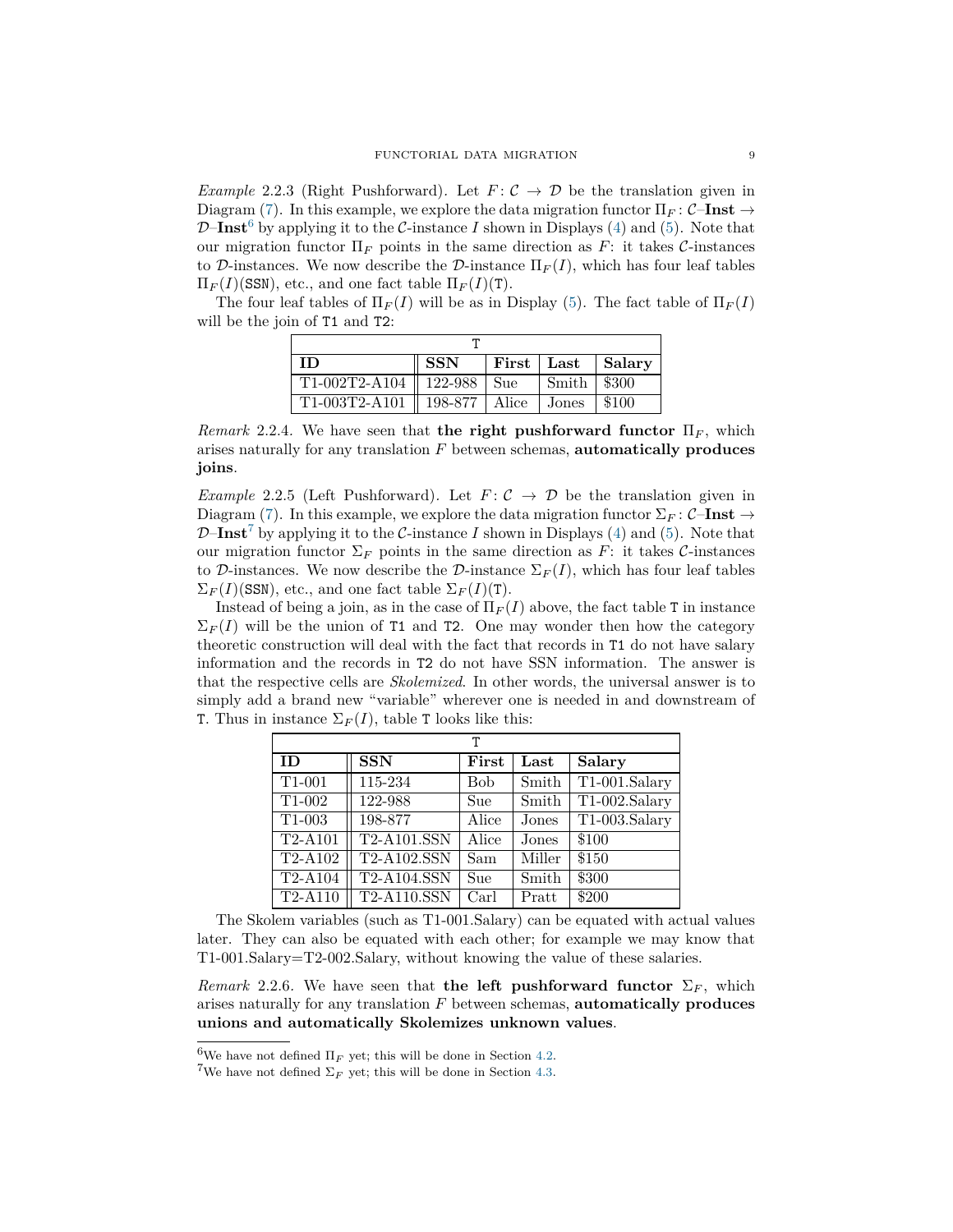2.3. **Updatable views and linked multi-views.** Suppose we have a translation  $F: \mathcal{C} \to \mathcal{D}$ . In this case we can consider  $\mathcal{D}$  as a view on  $\mathcal{C}$  and consider  $\mathcal{C}$  a view on D. Unlike the classical version of views, our definition allows for arbitrarily many foreign keys between view tables; indeed, both  $\mathcal C$  and  $\mathcal D$  can be arbitrary schemas. Typical relational databases management systems such as SQL do not support "linked multi-views", i.e. multiple view tables with foreign keys between them. For our data migration functors  $\Pi_F$ ,  $\Sigma_F$  and  $\Delta_F$ , this is no problem.

In fact, by the very nature of these three migration functors (i.e. by definition of the fact that they are functors), we have access to powerful theorems relating updates of C-instances to updates of D-instances. For example, given an instance *I* on D whose  $\Delta_F$ -view is the instance  $J = \Delta_F(I)$  on C, and given an update  $J \to J'$ on C, there is a unique update  $I \to \Pi_F J'$ , of instances on D. A similar result holds for  $\Sigma_F$  in place of  $\Pi_F$ : these facts follow from the fact that  $\Pi$  (respectively  $\Sigma_F$ ) is "adjoint" to  $\Delta_F$ . See Section [4.](#page-20-0)

The view update problem is often phrased as asking that "the round trips are equivalences," ( $[BCFGP]$ ), which for us amounts to the composites  $\Delta_F \Pi_F$  and  $\Pi_F\Delta_F$  (respectively  $\Sigma_F\Delta_F$  and  $\Delta_F\Sigma_F$ ) being isomorphisms. This will only happe in case  $F$  is an equivalence of categories. However, our data migration adjunctions provide view updates in more general circumstances, and these have provable formal properties (e.g.  $\Sigma_F$  and  $\Delta_F$  commute with inserts and  $\Pi_F$  and  $\Delta_F$  commute with deletes). But of course the best formal properties occur when  $F$  is an equivalence.

The following example shows two things. First, it gives an example of a linked multi-view (foreign keys between views). Second, the translation *F* is an equivalence of categories (a fact which relies essentially on the fact that  $\mathcal C$  has path equivalences declared), and so the data migration functors  $\Delta$ , II, and  $\Sigma$  are also equivalences they exhibit no information loss.

<span id="page-9-0"></span>*Example* 2.3.1*.* Consider the two schemas drawn here:

<span id="page-9-1"></span>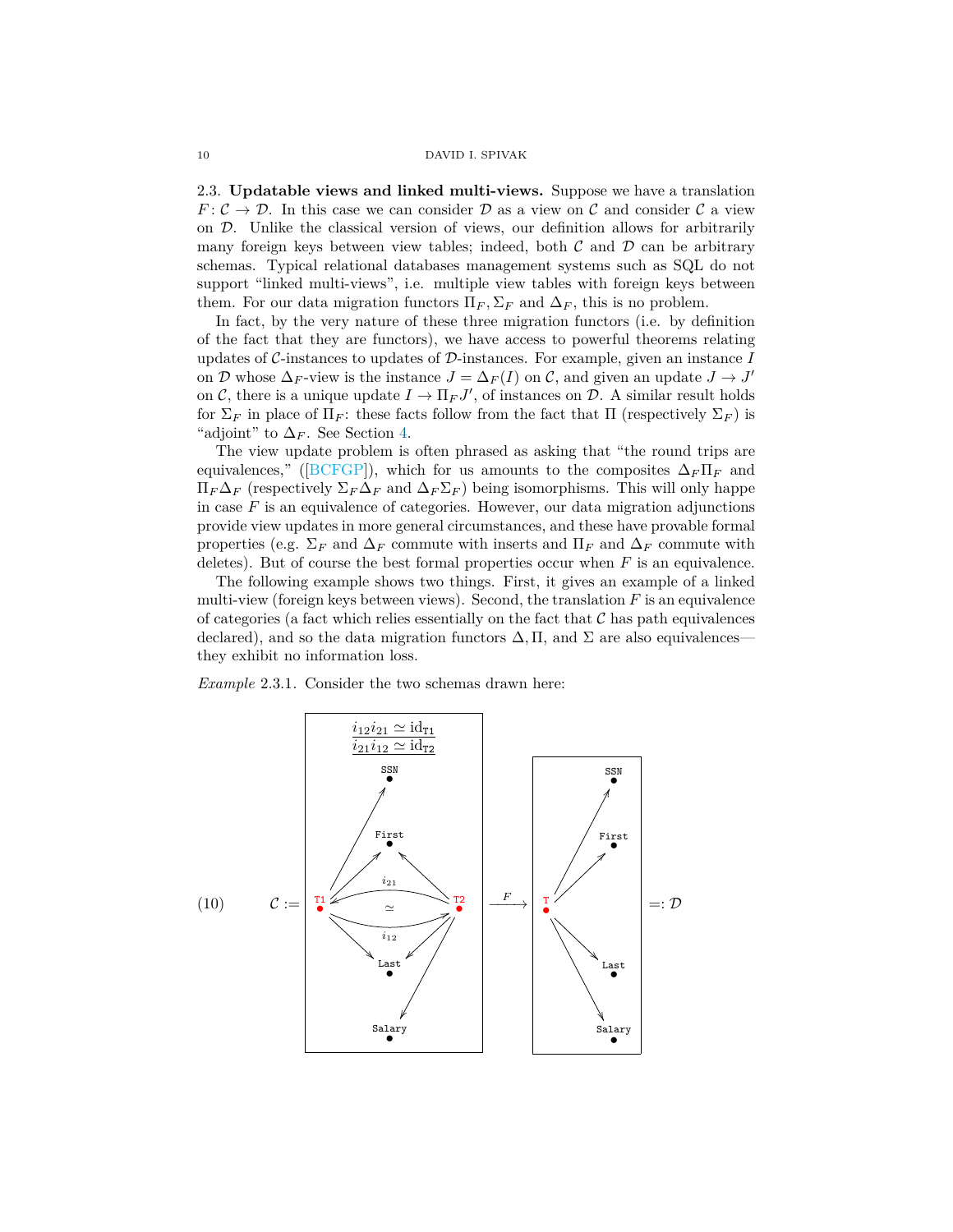The arrows  $i_{12}$  and  $i_{21}$ , which are declared to be mutually inverse, ensure that the data which can be captured by schema  $\mathcal C$  is equivalent to that which can be captured by schema D. The translation F sends  $i_{12}$  and  $i_{21}$  to the trivial path  $id_{\text{t}}$ on T (see Definitions [3.2.1](#page-13-0) and [3.3.1,](#page-15-0) and Example [3.3.3\)](#page-16-0).

If table T is as in Example [2.2.1](#page-7-0) [\(8\)](#page-7-3), then its pullback under  $\Delta_F$  to an instance on  $\mathcal C$  is similar to [\(9\)](#page-7-4), but with additional columns  $i_{12}$  and  $i_{21}$  (because our schema has additional arrows  $i_{12}$  and  $i_{21}$ ):

| <b>TP 4</b>            |             |       |       |                      |     | ፐን         |               |        |                |
|------------------------|-------------|-------|-------|----------------------|-----|------------|---------------|--------|----------------|
| $\overline{\text{ID}}$ | SSN         | First | Last  | $\imath_{12}$        | ΙD  | First      | $_{\rm Last}$ | Salary | $i_{21}$       |
| XF667T1                | $115 - 234$ | Bob   | Smith | $\overline{\rm A67}$ | A21 | Alice      | Jones         | \$100  | <b>XF221T1</b> |
| XF891T1                | 122-988     | Sue   | Smith | A91                  | A67 | <b>Bob</b> | Smith         | \$250  | XF667T1        |
| XF221T1                | 198-877     | Alice | Jones | A21                  | A91 | Sue        | Smith         | \$300  | XF891T1        |

The foreign key columns  $i_{12}$  and  $i_{21}$  on the C-view keep track of the data necessary for successful round-tripping. An update to a  $\mathcal{D}$ -instance will yield a corresponding update to a C-instance and vice versa. The fact that *F* is an *equivalence of categories* implies that  $\Sigma_F$ ,  $\Pi_F$ , and  $\Delta_F$  are also equivalences of categories, and roundtrip isomorphisms will hold for all possible updates.

<span id="page-10-1"></span>2.4. **Interoperability with RDF data.** The *Resource Descriptive Framework (RDF)* is the semantic web standard data format [\[KC\]](#page-28-10). The basic idea is to encode all facts in terms of basic

# (Subject Predicate Object)

triples, such as (Bob hasMother Sue). There are papers devoted to understanding the transformation from relational databases to RDF triple stores, and vice versa  $([ASX],[KT])$  $([ASX],[KT])$  $([ASX],[KT])$  $([ASX],[KT])$  $([ASX],[KT])$ . In this section we will assume a basic familiarity with the jargon of that field, such as *URI* (uniform resource identifier).

Category-theoretically, the formulation of RDF triple stores is quite simple. Given a schema  $\mathcal{C}$ , a triple store over  $\mathcal{C}$  is a category  $\mathcal{S}$  (representing the triples) and a functor  $\pi: \mathcal{S} \to \mathcal{C}$  (representing their types). The objects in S are URIs; the arrows in  $S$  are triples

 $\overset{\text{Subject} }{\bullet} \overset{\text{Predict}}{\longrightarrow} \overset{\text{Object}}{\bullet}$ 

Given an object  $c \in \mathcal{C}$  in the schema, the inverse-image  $\pi^{-1}(c) \subseteq \mathcal{S}$  consists of all URIs of type *c*. Given an arrow  $f: c \to c'$  in C, the inverse image is the f-relation between  $\pi^{-1}(c)$  and  $\pi^{-1}(d)$ <sup>[8](#page-10-0)</sup>

There is a basic category-theoretic operation that converts a relational database instance into an RDF triple store (and a straightforward inverse as well, converting an RDF triple store into a relational database instance). It is called the *Grothendieck construction*. Consider for example the instance *I* from Example [2.1.3](#page-5-2) Display  $(6)$ :

| Employee |               |                       |     |      |              | Department   |     |  |
|----------|---------------|-----------------------|-----|------|--------------|--------------|-----|--|
|          | ${\rm First}$ | $\operatorname{Last}$ | Mgr | isIn | Secr<br>Name |              |     |  |
| 101      | David         | Hilbert               | 103 | a10  |              |              |     |  |
| 102      | Bertrand      | Russell               | 102 | x02  | q10          | <b>Sales</b> | 101 |  |
| 103      | Alan          | Turing                | 103 | a10  | x02          | Production   | 102 |  |

<span id="page-10-0"></span><sup>8</sup>This relation can be functional or inverse functional, as dictated by the RDF schema; the subject can be understood category-theoretically by so-called "lifting constraints" (see [\[Sp4\]](#page-29-9)).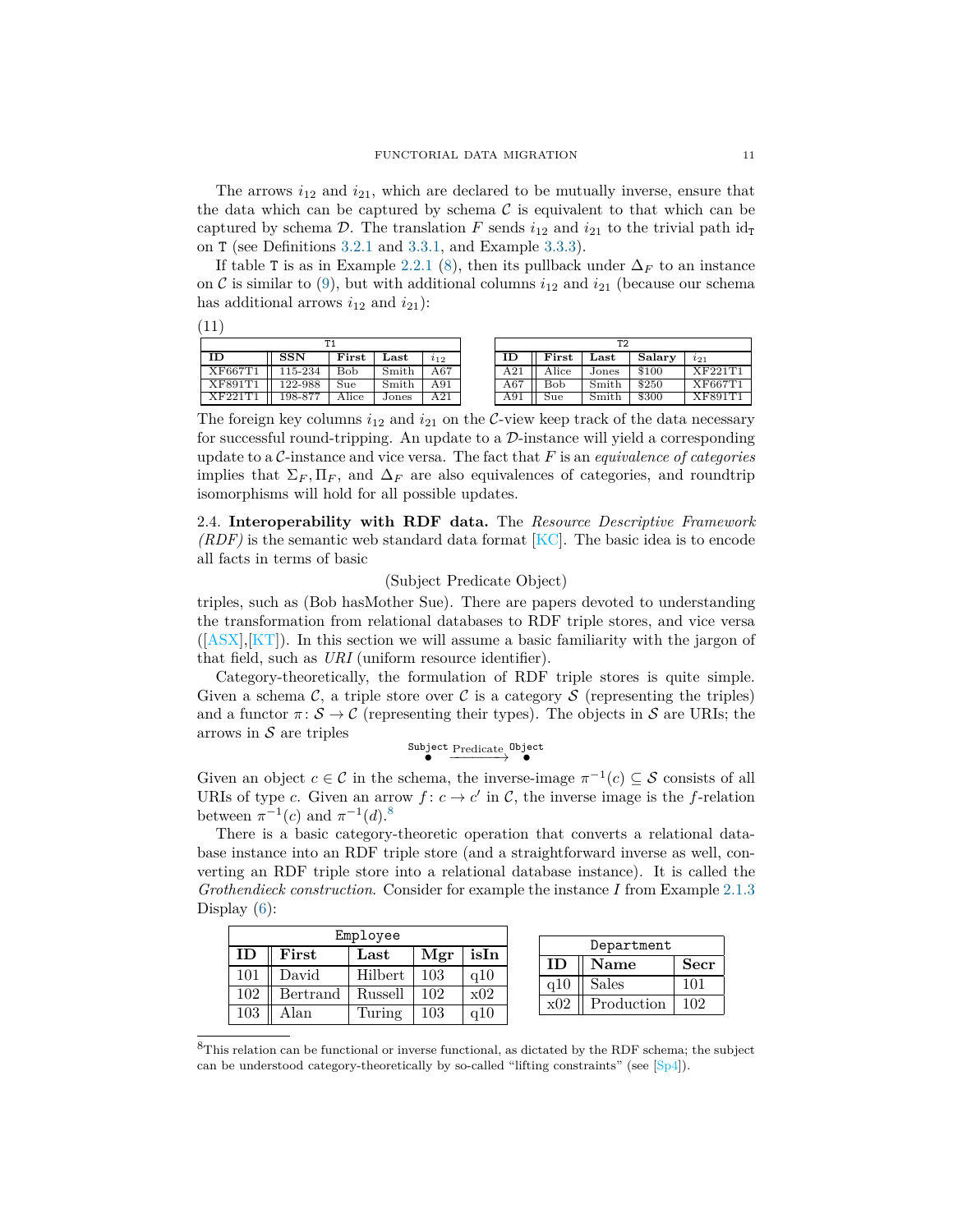Taking the Grothendieck construction yields the following triple store  $S = Gr(I)$ , where each arrow designates a RDF triple, as above:

<span id="page-11-0"></span>

In Display [\(12\)](#page-11-0), ten arrows have been left out of the picture of *S*, (e.g. the arrow <sup>102</sup> Last Russell is not pictured) for readability reasons. The point is that the RDF triple store associated to instance *I* is nicely represented using the standard Grothendieck construction.

<span id="page-11-1"></span>2.5. **Close connection between data and program.** Currently, there is an "impedance mismatch" between databases and programming languages; their respective formulations and underlying models do not cohere as well as they should ([\[CI\]](#page-27-6)). Whereas the programming languages (PL) community has embraced category theory for the conceptual clarity and expressive power it brings, most database theorists tend to concentrate on practical considerations, such as speed, reliability, and scalability. The importance of databases in the modern world cannot be overstated, and yet in order for databases to reach their full potential, better theoretical integration with applications must be developed.

As stated in the Introduction (Section [1\)](#page-0-0), the first goal of this paper is to present a straightforward model of databases under which every theorem about small categories becomes a theorem about databases. Thus the favorite category of PL theorists, namely the category **Type** of types and terms (for some fixed  $\lambda$ -calculus, see [\[Awo,](#page-27-7) Section 6.5]), is a kind of infinite database schema: its tables correspond to types and its foreign key columns correspond to terms. Of course, unlike realworld databases in which tables model real-world entities and their relationships (such as people and their heights), the schema **Type** models mathematical entities and their relationships (such as integers and their factorials). However, these ideas clearly live in the same platonic realm, so to speak, and this notion is expressed by saying that both database schemas and **Type** can be considered as categories and related by functors.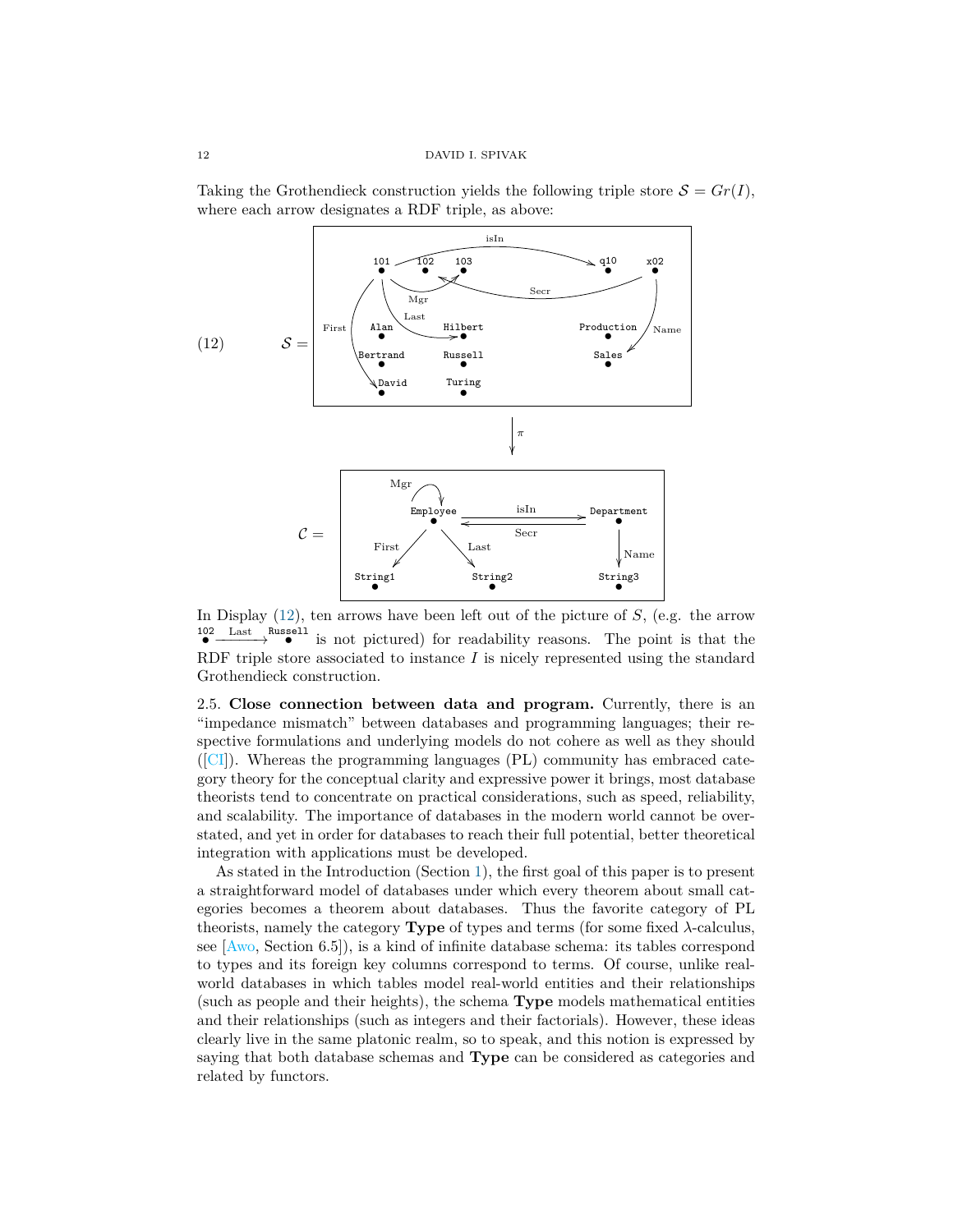This leads to nice integration between data and program. For example many spreadsheet capabilities, such summing up the values in two columns to get the value in a third, can be included at the schema level. At this point in the paper, we do not yet have the necessary machinery to show exactly how that should work (see Section [5.1\)](#page-22-2), but in the following diagram one can see the schematic presentation of the relevant subcategory of **Type**:

<span id="page-12-1"></span>(13) 
$$
P := \overbrace{\left(\begin{array}{c} \text{Int,Int} \end{array}\right)}^{\text{outl}} \overbrace{\left(\begin{array}{c} \text{Int} \\ \end{array}\right)}^{\text{outl}}
$$

The point is to simultaneously see two different things within this one diagram (like an optical illusion). The first thing to see in Diagram [\(13\)](#page-12-1) is a database schema. In schema *P*, we have two tables:

| (int, Int) |                |                |                |  |  |  |  |  |
|------------|----------------|----------------|----------------|--|--|--|--|--|
| ID         | outl           | outr<br>$^{+}$ |                |  |  |  |  |  |
| P0c0       | $\overline{0}$ | $\Omega$       | $\overline{0}$ |  |  |  |  |  |
| P1c0       | 1              | $\Omega$       | 1              |  |  |  |  |  |
| Plc1       | $\mathbf{1}$   | 1              | $\overline{2}$ |  |  |  |  |  |
| P0c1       | $\overline{0}$ | 1              | 1              |  |  |  |  |  |
| P2c0       | $\overline{2}$ | $\Omega$       | $\overline{2}$ |  |  |  |  |  |
| P2c1       | $\overline{2}$ | 1              | 3              |  |  |  |  |  |
| P2c2       | $\overline{2}$ | $\overline{2}$ | $\overline{4}$ |  |  |  |  |  |
| P1c2       | $\mathbf{1}$   | $\overline{2}$ | 3              |  |  |  |  |  |
| P0c2       | $\overline{0}$ | $\overline{2}$ | $\overline{2}$ |  |  |  |  |  |
|            |                |                |                |  |  |  |  |  |
|            |                |                |                |  |  |  |  |  |

| Int            |  |
|----------------|--|
| ΤD             |  |
|                |  |
| 1              |  |
| $\overline{2}$ |  |
| $\overline{3}$ |  |
| 4              |  |
|                |  |

The second thing to see in Diagram [\(13\)](#page-12-1) is a subcategory  $P \subseteq \textbf{Type}$ , i.e. a close connection to standard PL theory. The same category *P* is viewed extensionally in the context of databases and intentionally in the context of programs. This dual citizenship of categories makes category theory a good candidate for solving the impedance mismatch between databases and programming languages.

# 3. Definitions

<span id="page-12-0"></span>In this section, our main goal is to define a category of schemas and translations, and to show that it is equivalent to **Cat**, the category of small categories. Along the way we will define the category of instances on a given schema. Finally, we will give a dictionary that one can use to translate between database concepts (e.g. found in [\[EN\]](#page-28-12)) and category-theoretic concepts (e.g. found in [\[Mac\]](#page-28-13)).

<span id="page-12-2"></span>3.1. **Some references.** Throughout this section, we will assume the reader has familiarity with the fundamental notions of category theory: objects, morphisms, and commutative diagrams within a category; as well as categories, functors, and natural transformations. There are many good references on category theory, including [\[LS\]](#page-28-14), [\[Sic\]](#page-29-10), [\[Pie\]](#page-29-4), [\[BW1\]](#page-27-8), [\[Awo\]](#page-27-7), and [\[Mac\]](#page-28-13); the first and second are suited for general audiences, the third and fourth are suited for computer scientists, and the fifth and sixth are suited for mathematicians (in each class the first reference is easier than the second). One may also see  $|SK|$  for a different perspective.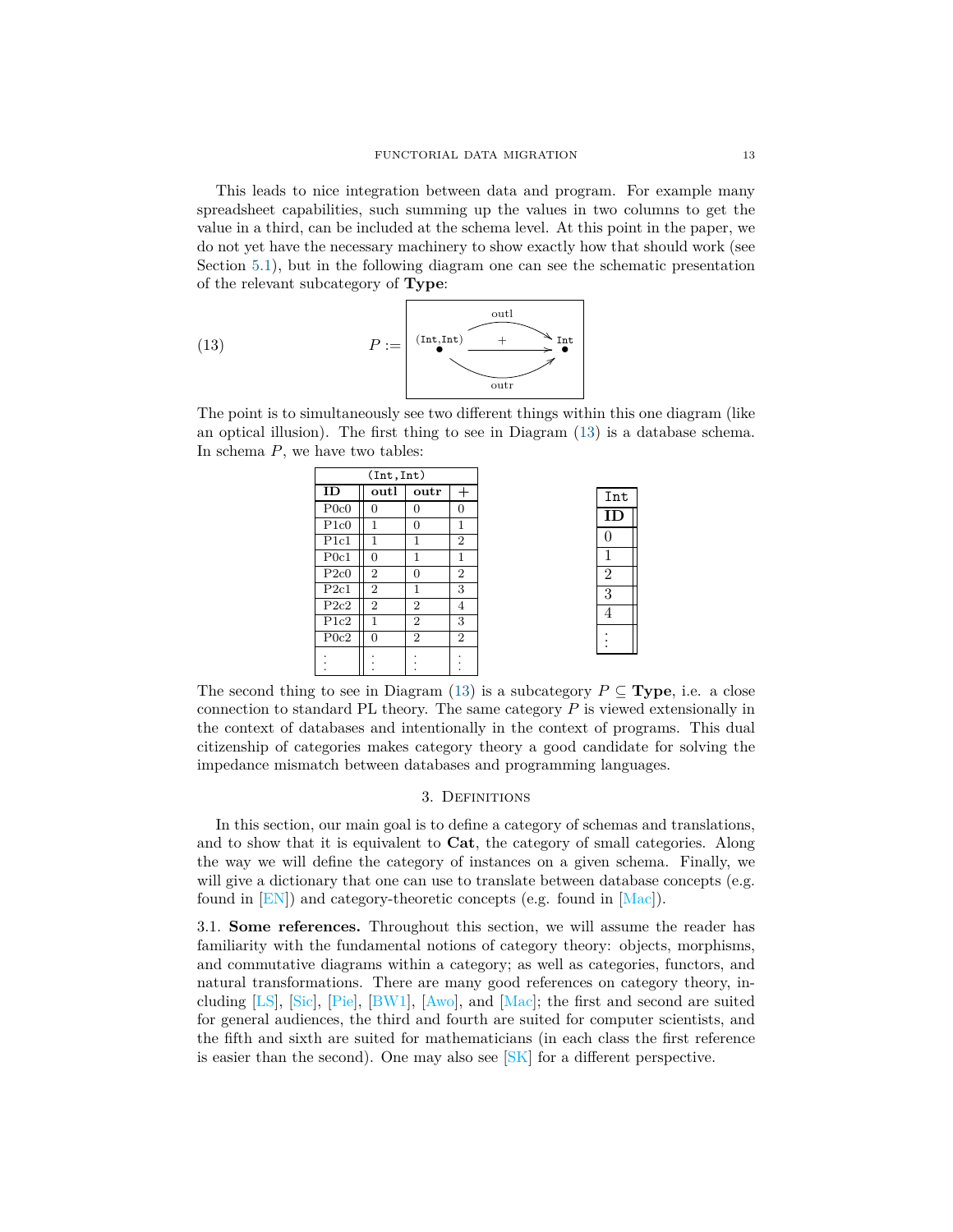3.2. **Graphs, Paths, Schemas, and Instances.** A graph (sometimes called a directed multi-graph) is a collection of vertices and arrows, looking something like this:

<span id="page-13-2"></span>(14)



This is one graph with two connected components; it has five vertices and six arrows.

<span id="page-13-0"></span>**Definition 3.2.1.** A *graph G* is a sequence  $G = (A, V, src, tot)$ , where *A* and *V* are sets (respectively called *the set of arrows* and *the set of vertices* of *G*), and  $src: A \rightarrow V$  and  $tgt: A \rightarrow V$  are functions (respectively called *the source function* and *the target function* for *G*). If  $a \in A$  is an arrow with source  $src(a) = v$  and target  $tgt(a) = w$ , we draw it as

$$
v \xrightarrow{a} w.
$$

**Definition 3.2.2.** Let  $G = (A, V, src, tgt)$  be a graph. A *path of length n* in *G*, denoted  $p \in \text{Path}_{G}^{(n)}$  is a head-to-tail sequence

<span id="page-13-1"></span>(15) 
$$
p = (v_0 \xrightarrow{a_1} v_1 \xrightarrow{a_2} v_2 \xrightarrow{a_3} \dots \xrightarrow{a_n} v_n)
$$

*i*

of arrows in *G*. In particular,  $\text{Path}_{G}^{(1)} = A$  and  $\text{Path}_{G}^{(0)} = V$ ; we refer to the path of length 0 on vertex  $v$  as the *trivial path on*  $v$  and denote it by  $id_v$ . We denote by Path*<sup>G</sup>* the set of all paths on *G*,

$$
\mathrm{Path}_G := \bigcup_{n \in \mathbb{N}} \mathrm{Path}_G^{(n)}.
$$

Every path  $p \in \text{Path}_G$  has a source vertex and a target vertex, and we may abuse notation and write  $src, tyt$ : Path<sub>*G*</sub>  $\rightarrow$  *V*. If *p* is a path with  $src(p) = v$  and  $tgt(p) = w$ , we may denote it by  $p: v \to w$ . Given two vertices  $v, w \in V$ , we write  $Path_G(v, w)$  to denote the set of all paths  $p: v \to w$ .

There is a composition operation on paths. Given a path  $p: v \to w$  and  $q: w \to x$ , we define the composition, denoted  $pq: v \to x$  in the obvious way. In particular, if  $p$  (resp.  $r$ ) is the trivial path on vertex  $v$  (resp. vertex  $w$ ) then for any path  $q: v \to w$ , we have  $pq = q$  (resp.  $qr = q$ ). Thus, for clarity, we may always denote a path as beginning with a trivial path on its source vertex; e.g. the path *p* from Diagram [\(15\)](#page-13-1) may be denoted  $p = id_{v_0} a_1 a_2 \cdots a_n$ .

*Example* 3.2.3*.* In Diagram [\(14\)](#page-13-2), there are no paths from *A* to *D*, one path  $(f)$ from *A* to *B*, two paths (*fg* and *fh*) from *A* to *C*, and infinitely many paths  $\{i^{p_1}(jk)^{q_1}\cdots i^{p_n}(jk)^{q_n} \mid n, p_1, q_1, \ldots, p_n, q_n \in \mathbb{N}\}\)$  from *D* to *D*.

We now define the notion of categorical equivalence relation on the set of paths of a graph. Such an equivalence relation (in addition to being reflexive, symmetric, and transitive) has two sorts of additional properties: equivalent paths have the same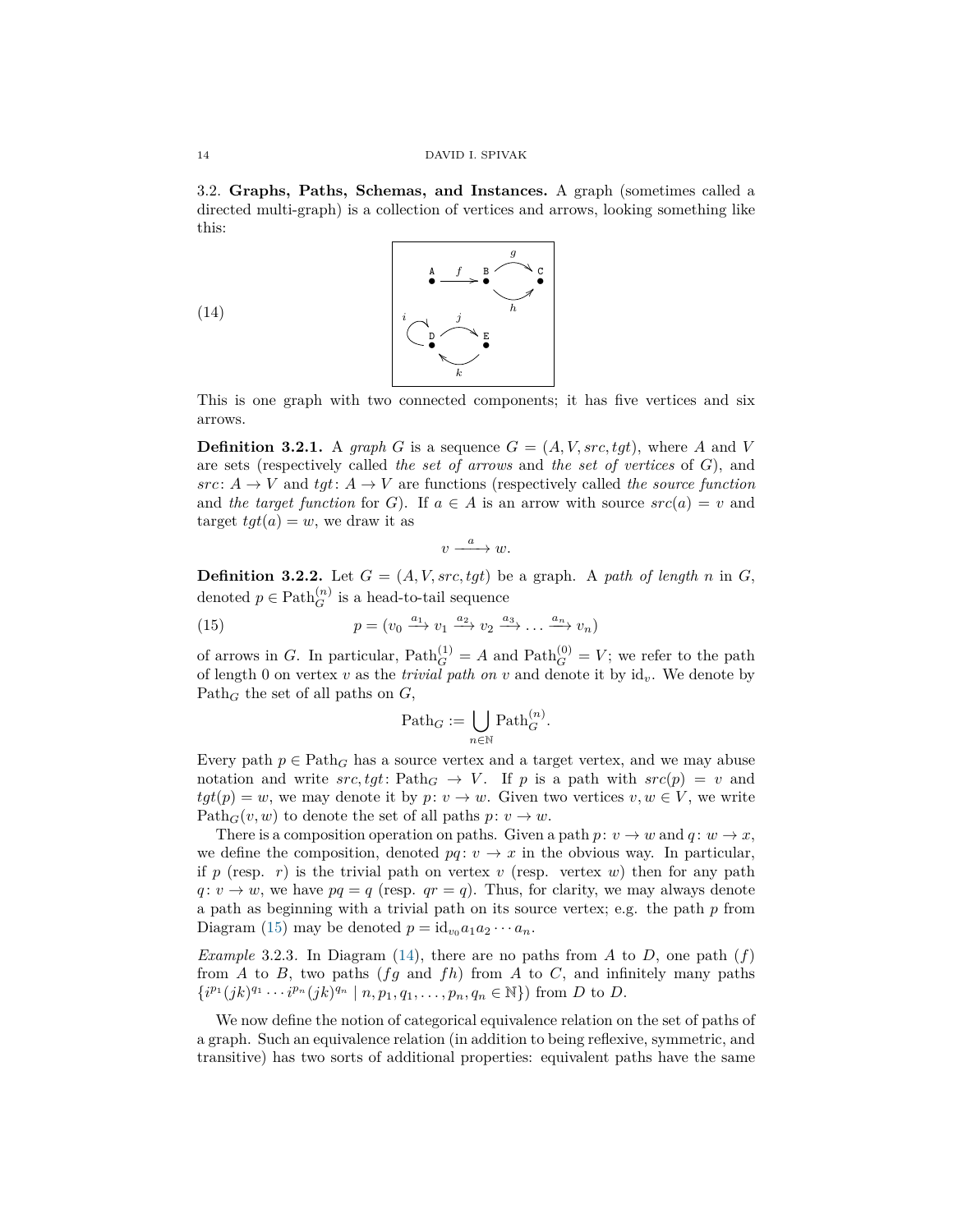source and target, and the composition of equivalent paths with other equivalent paths must yield equivalent paths. Formally we have Definition [3.2.4.](#page-14-1)

<span id="page-14-1"></span>**Definition 3.2.4.** Let  $G = (A, V, src, tgt)$  be a graph. A *categorical path equivalence relation* (or *CPER*) on *G* is an equivalence relation  $\simeq$  on Path<sub>*G*</sub> that has the following properties:

- (1) If  $p \simeq q$  then  $src(p) = src(q)$ .
- (2) If  $p \simeq q$  then  $tgt(p) = tgt(q)$ .
- (3) Suppose  $p, q: b \to c$  are paths, and  $m: a \to b$  is an arrow. If  $p \simeq q$  then  $mp \simeq mq$ .
- (4) Suppose  $p, q: a \rightarrow b$  are paths, and  $n: b \rightarrow c$  is an arrow. If  $p \simeq q$  then  $pn \simeq qn$ .

**Lemma 3.2.5.** Suppose that G is a graph and  $\simeq$  is a CPER on G. Suppose  $p \simeq q$ :  $a \to b$  and  $r \simeq s$ :  $b \to c$ *. Then*  $pr \simeq qs$ *.* 

*Proof.* The picture to have in mind is this:



Applying condition (3) from Definition [3.2.4](#page-14-1) to each arrow in path *p*, it follows by induction that  $pr \simeq ps$ . Applying condition (4) to each arrow in path *s*, it follows similarly that  $ps \simeq qs$ . Because  $\simeq$  is an equivalence relation, it follows that  $pr \simeq qs$ .  $\Box$ 

<span id="page-14-0"></span>**Definition 3.2.6.** A *categorical schema* C consists of a pair  $C := (G, \simeq)$  where G is a graph and  $\simeq$  is a categorical path equivalence relation on *G*. We sometimes refer to a categorical schema as simply a *schema*.

<span id="page-14-3"></span>*Example* 3.2.7*.* Consider the schema, i.e. the graph together with the indicated equivalence<sup>[9](#page-14-2)</sup>, pictured in the box below:



This schema models, for example, the phenomenon of sending an email to oneself. Suppose we populate *B* with emails, *C* with people, *g* and *h* with the sender and receiver fields, respectively. Then for *fg* to equal *fh* we must have that senders equal receivers on the image of *f*, and thus the subset of self-emails is a perfect fit for A. See example [3.2.9.](#page-15-1)

<span id="page-14-2"></span> $9$ More precisely, consider the graph with the categorical equivalence relation generated by the set  ${fg = fh}.$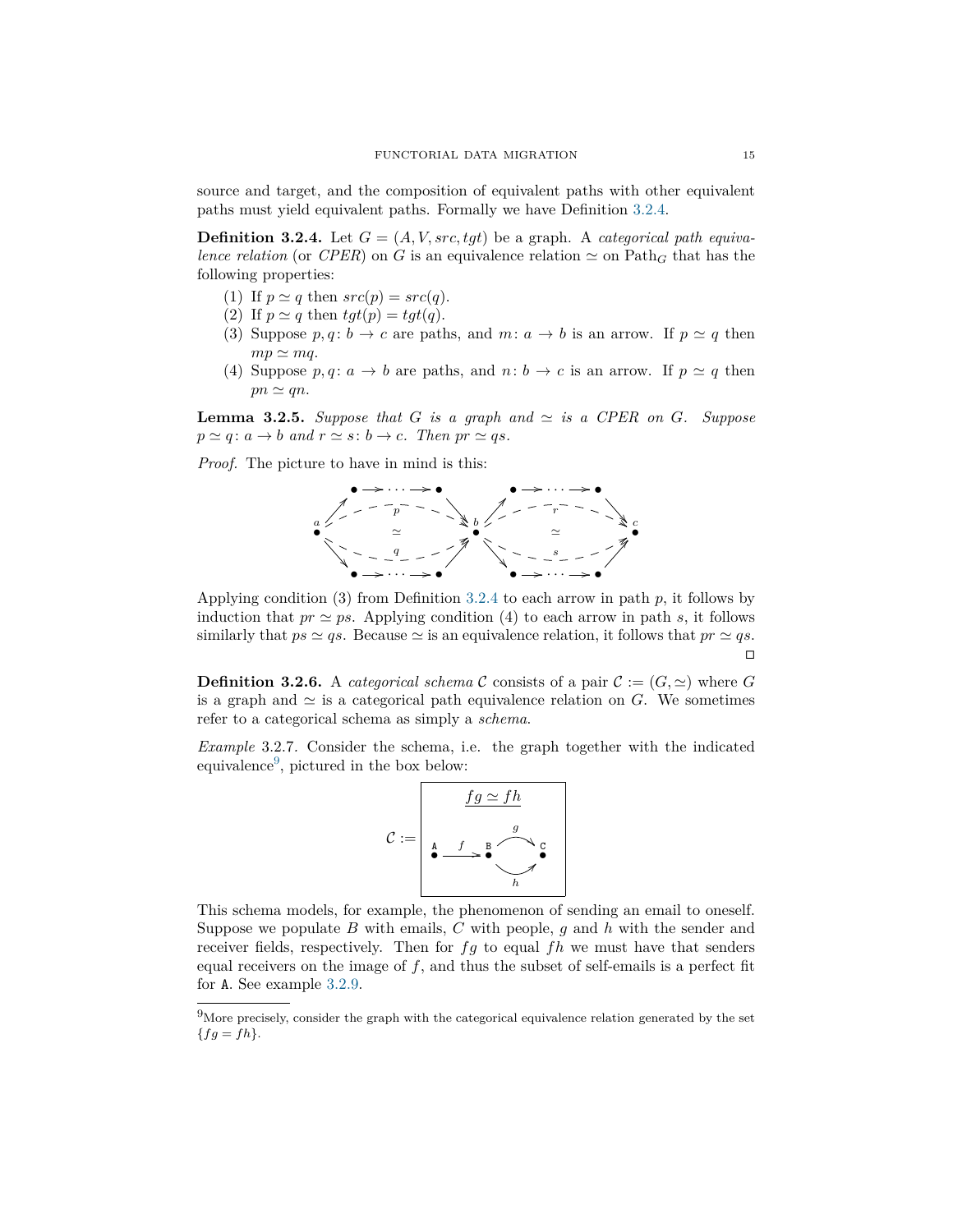More on the subject of categorical schemas, including a picture of a schema and an associated set of tables, can be found in Example [2.1.3.](#page-5-2)

In the following, we will define what it means to be an instance of a categorical schema  $\mathcal{C}$ . We consider the case in which our instances are set-models of  $\mathcal{C}$ , but the same idea works in much more generality (see Definition [3.5.1\)](#page-18-0).

<span id="page-15-3"></span>**Definition 3.2.8.** Let  $\mathcal{C} := (G, \simeq)$  be a categorical schema, where  $G = (A, V, src, tgt)$ . An *instance on* C, denoted *I*, consists of the following

- (1) For every vertex  $v \in V$ , a set  $I(v)$ .
- (2) For every arrow  $a: v \to v'$  in A, a function  $I(a): I(v) \to I(v')$
- (3) For every path equivalence  $p \simeq q$  a guarantee that the equation  $I(p) = I(q)$ holds. $10$

<span id="page-15-1"></span>*Example* 3.2.9*.* We now return to Example [3.2.7,](#page-14-3) and write down a sample instance *I* for schema  $\mathcal{C} = (G, \simeq).$ 

|                              |        |        | В          |        |            |  |
|------------------------------|--------|--------|------------|--------|------------|--|
|                              |        |        |            |        | C          |  |
|                              |        | ID     | g          | h.     | ID         |  |
| A                            |        | Em1206 | <b>Bob</b> | Sue    |            |  |
| ID                           |        | Em1207 | Carl       | Carl   | <b>Bob</b> |  |
| $\overline{\text{SE}}$ m1207 | Em1207 | Em1208 | Sue        | Martha | Carl       |  |
|                              |        |        |            |        | Chris      |  |
| SEm1210                      | Em1210 | Em1209 | Chris      | Bob    | Julia      |  |
| SEm1211                      | Em1211 | Em1210 | Chris      | Chris  | Martha     |  |
|                              |        | Em1211 | Julia      | Julia  |            |  |
|                              |        | Em1212 | Martha     | Chris  | Sue        |  |
|                              |        |        |            |        |            |  |

For each vertex *v* in *G*, the set  $I(v)$  is given by the set of rows in the corresponding table (e.g.  $I(A) = {SEm1207, SEm1210, SEm1211}.$  For each arrow  $a: v \rightarrow w$ in *G* the function  $I(a): I(v) \to I(w)$  is also evident as a column in the table. For example,  $I(g): I(B) \to I(C)$  sends Em1206 to Bob, etc. Finally, the path equivalence  $fg = fh$  is borne out in the fact that for every row-id in table A, following *f* then *g* returns the same result as following *f* then *h*.

3.3. **Translations.** A translation is a mapping from one categorical schema to another. Vertices are sent to vertices, arrows are sent to paths, and all path equivalences are preserved. More precisely, we have the following definition.

<span id="page-15-0"></span>**Definition 3.3.1.** Let  $G = (A_G, V_G, src_G, tgt_G)$  and  $H = (A_H, V_H, src_H, tgt_H)$  be graphs (see Definition [3.2.1\)](#page-13-0), and let  $\mathcal{C} = (G, \simeq_{\mathcal{C}})$  and  $\mathcal{D} = (H, \simeq_{\mathcal{D}})$  be categorical schemas. A *translation F from* C *to* D, denoted  $F: \mathcal{C} \to \mathcal{D}$  consists of the following constituents:

- (1) a function  $V_F: V_G \to V_H$ , and
- (2) a function  $A_F: A_G \to \text{Path}_H$

subject to the following conditions:

<span id="page-15-2"></span> $10$ Once *I* is defined on arrows, as it is in item (2), we can extend it to paths in the obvious way: if  $p = a_1 a_2 \cdots a_n$ , then the function  $I(p)$  is the composition  $I(p) = I(a_1)I(a_2) \cdots I(a_n)$ .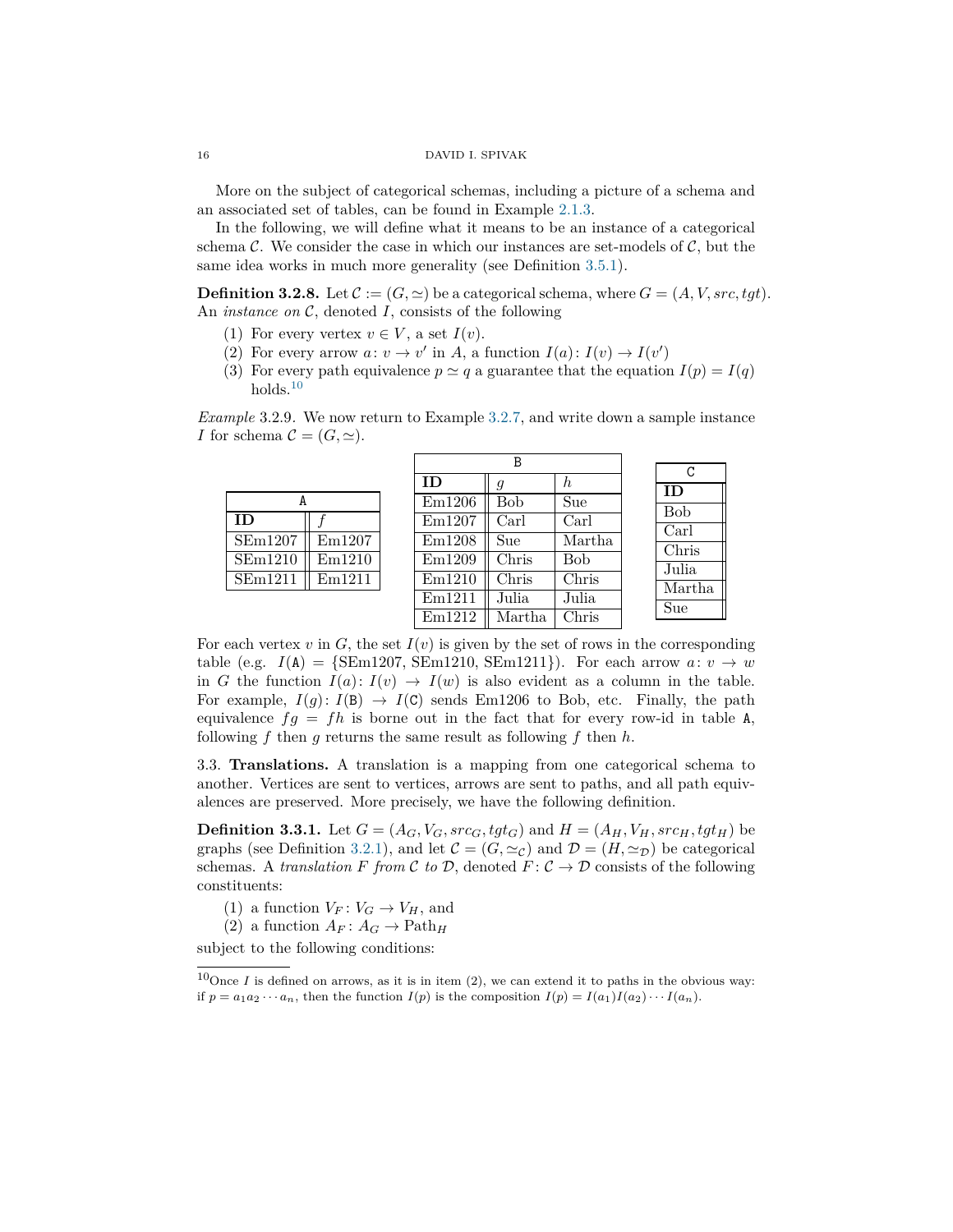(a) the function  $A_F$  preserves sources and targets; in other words, the following diagrams of sets commute:



(b) the function  $A_F$  preserves path equivalences.<sup>[11](#page-16-1)</sup> Precisely, suppose we are given lengths  $m, n \in \mathbb{N}$  and paths  $p = id_{v_0} f_1 f_2 \cdots f_m$  and  $q = id_{v_0} g_1 g_2 \cdots g_m$ in *G*. Let  $v'_0 = V_F(v_0)$  and for each  $i \leq m$  (resp.  $j \leq n$ ), let  $f'_i =$  $A_F(f_i)$  (resp.  $g'_j = A_F(g_j)$ ), and let  $p' = id_{v'_0} f'_1 f'_2 \cdots f'_m$  (resp.  $q' =$  $id_{v'_0} g'_1 g'_2 \cdots g'_n$ ). If  $p \simeq_{\mathcal{C}} q$  then  $p' \simeq_{\mathcal{D}} q'$ .

Two translations  $F, F' : C \to \mathcal{D}$  are considered identical if they agree on vertices (i.e.  $V_F = V_{F'}$ ) and if, for every arrow f in C, there is a path equivalence

$$
A_F(f) \simeq_{\mathcal{D}} A_{F'}(f).
$$

In the following two examples we will reconsider translations discussed in Section [2.](#page-4-0)

*Example* 3.3.2. Recall the mapping *F* given in Diagram [\(7\)](#page-6-1). The schemas  $\mathcal{C}$  and  $\mathcal{D}$ are just graphs in the sense that there are no declared path equivalences in either of them. The mapping  $F$  sends vertices in  $\mathcal C$  to vertices in  $\mathcal D$  and arrows in  $\mathcal C$  to arrows in D. Since an arrow is a particular sort of path, and since there are no path equivalences to be preserved,  $F: \mathcal{C} \to \mathcal{D}$  is indeed a translation.

<span id="page-16-0"></span>*Example* 3.3.3*.* Recall the mapping *F* given in Example [2.3.1,](#page-9-0) Diagram [\(10\)](#page-9-1). In this setup,  $\mathcal C$  has declared path equivalences and  $\mathcal D$  does not; however  $\mathcal D$  still has a categorical path equivalence relation  $\simeq_{\mathcal{D}}$  on it, the minimal reflexive relation. The mapping *F* on vertices  $(V_F)$  is self-explanatory; the only arrows on which  $A_F$  is not self-explanatory are  $i_{12}$  and  $i_{21}$ , both of which are sent to the trivial path  $id_{\text{T}}$ on vertex T.

Because  $V_F(T1) = V_F(T2) = T$ , it is clear that  $A_F$  preserves sources and targets. The path equivalence  $i_{12}i_{21} = id_{\text{t1}}$  and  $i_{21}i_{12} = id_{\text{t2}}$  are preserved because  $A_F(i_{12}) = A_F(i_{21}) = id_T$ , and the concatenation of a trivial path with any path *p* yields *p*.

3.4. **The equivalence Sch**  $\simeq$  **Cat.** We assume familiarity with categories and functors, and in particular the category **Cat** of small categories and functors (a list of references is given in Section [3.1\)](#page-12-2). In this section we will define the category **Sch** and show it is equivalent to **Cat**. It is this result that justifies our advertisement in the introduction that "every theorem about small categories becomes a theorem about databases".

**Definition 3.4.1.** Recall the notions of categorical schemas and translations from Definitions [3.2.6](#page-14-0) and [3.3.1.](#page-15-0) The *category of categorical schemas*, denoted **Sch**, is the category whose objects are categorical schemas and whose morphisms are translations.

<span id="page-16-1"></span> $11$ This is easier to understand conceptually than to write down.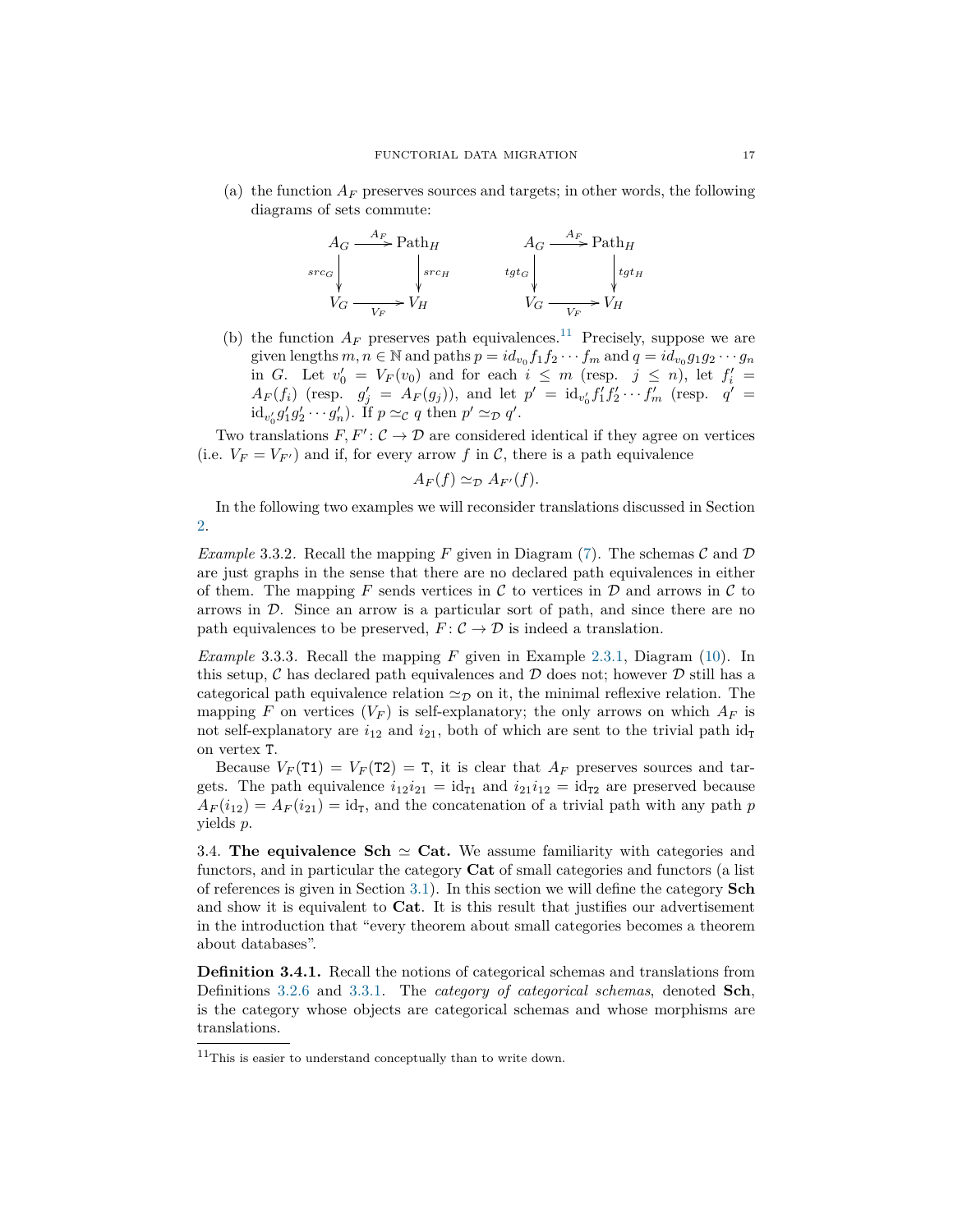**Construction 3.4.2** (From schema to category). We will define a functor  $L:$  **Sch**  $\rightarrow$ **Cat**. Let  $\mathcal{C} = (G, \simeq_{\mathcal{C}})$  be a categorical schema, where  $G = (A, V, src, tyt)$ . Define  $\mathcal{C}'$ to be the free category with objects *V* generated by arrows *A*. Define  $L(C) \in \mathbf{Cat}$ to be the category defined as the quotient of  $\mathcal{C}'$  by the equivalence relation  $\simeq_{\mathcal{C}}$  (see [\[Mac,](#page-28-13) Section 2.8]). This defines *L* on objects of **Sch**.

Given a translation  $F: \mathcal{C} \to \mathcal{D}$ , there is an induced functor on free categories  $F' : C' \to \mathcal{D}'$ , sending each generator  $f \in A$  to the morphism in  $\mathcal{D}'$  defined as the composite of the path  $A_F(f)$ . The preservation of path equivalence ensures that *F*<sup> $\prime$ </sup> descends to a functor  $L(F)$ :  $L(\mathcal{C}) \to L(\mathcal{D})$  on quotient categories. This defines *L* on morphisms in **Sch**. It is clear that *L* preserves composition, so it is a functor.

**Construction 3.4.3** (From category to schema). We will define a functor  $R:$  Cat  $\rightarrow$ **Sch**. Let C be a small category with object set  $Ob(\mathcal{C})$ , morphism set Mor $(\mathcal{C})$ , source and target functions  $s, t \colon \text{Mor}(\mathcal{C}) \to \text{Ob}(\mathcal{C})$ , and composition law  $\circ \colon \text{Mor}(\mathcal{C}) \times_{\text{Ob}(\mathcal{C})}$  $\text{Mor}(\mathcal{C}) \to \text{Mor}(\mathcal{C})$ . Let  $R(\mathcal{C}) = (G, \simeq)$  where *G* is the graph

$$
G = (\text{Mor}(\mathcal{C}), \text{Ob}(\mathcal{C}), s, t)
$$

and with  $\simeq$  defined as follows: for all  $f, g \in \text{Mor}(\mathcal{C})$  with  $t(f) = s(g)$  we put

<span id="page-17-0"></span>(16)  $fg \simeq (g \circ f).$ 

This defines *R* on objects of **Cat**.

A functor  $F: \mathcal{C} \to \mathcal{D}$  induces a translation  $R(F): R(\mathcal{C}) \to R(\mathcal{D})$ , because vertices are sent to vertices, arrows are sent to arrows, and path equivalence is preserved by [\(16\)](#page-17-0) and the fact that *F* preserves the composition law. This defines *R* on morphisms in **Cat**. It is clear that *R* preserves compositions, so it is a functor.

<span id="page-17-1"></span>**Theorem 3.4.4.** *The functors*

$$
L: \mathbf{Sch} \mathbf{S} \mathbf{ch} \mathbf{S} \mathbf{C} \mathbf{at}: R
$$

*are mutually inverse equivalences of categories.*

*Sketch of proof.* It is clear that there is a natural isomorphism  $\epsilon$ : idc<sub>at</sub>  $\rightarrow L \circ R$ ; i.e. for any category C, there is an isomorphism  $C \cong L(R(C))$ . Thus the functor L is essentially surjective. We first show that *L* is fully faithful.

Choose schemas *X* and *Y*, and suppose  $X = (A_X, V_X, src_X, tgt_X)$ ; we must show that the function  $L_1$ :  $\text{Hom}_{\text{Sch}}(X, Y) \to \text{Hom}_{\text{Cat}}(LX, LY)$  is a bijection. It is clearly injective. To show that it is surjective, choose a functor  $G: LX \to LY$ ; we will define a translation  $F: X \to Y$  with  $L_1(F) = G$ . Define F on vertices of X as *G* is defined on objects of *LX*. Define *F* on arrows of *X* via the function  $A_X \rightarrow$  $Path_X \to \text{Mor}(LX) \stackrel{G}{\to} \text{Mor}(LY)$ , and choose a representative for its equivalence class from Path*LY* (note that any two choices result in the same translation: see Definition [3.3.1\)](#page-15-0). Two equivalent paths in *X* compose to the same element of Mor( $LX$ ), so  $F$  preserves path equivalence. This defines  $F$ , completing the proof that *L* an equivalence of categories.

By similar reasoning one proves that *R* is fully faithful, and concludes that it is inverse to *L*.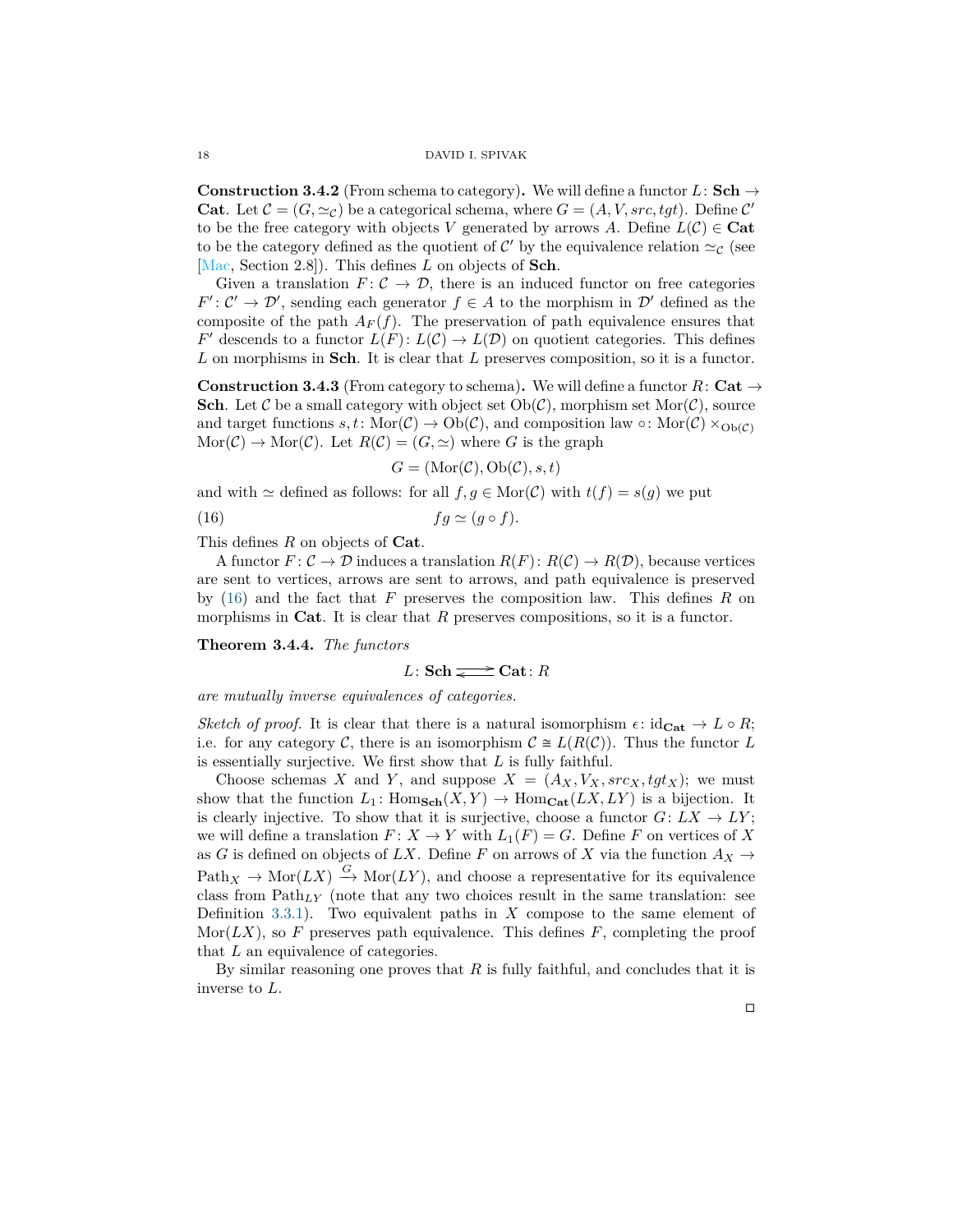3.5. **The category of instances on a schema.** Given Theorem [3.4.4,](#page-17-1) the compound notion of categorical schemas and translations is equivalent to that of categories and functors. In the remainder of the paper, we elide the difference between **Sch** and **Cat**, using nomenclature from each interchangeably.

One sees easily (c.f. Definition [3.2.8\)](#page-15-3) that an instance  $I$  on a schema  $\mathcal C$  is the same thing as a functor  $C \rightarrow$  **Set**, where **Set** is the category of sets. Thus we have a ready-made concept of morphisms between instances: natural transformations of functors. This is an established notion in database literature, often called a *homomorphism* of instances (see e.g. [\[DNR\]](#page-28-15)).

<span id="page-18-0"></span>**Definition 3.5.1.** Let C be a schema and let  $I, J: \mathcal{C} \to \mathbf{Set}$  be instances on C. A *morphism m from I to J*, denoted *m*:  $I \rightarrow J$ , is simply a natural transformation between these functors. We define *the category of instances on* C, denoted C–**Inst**, to be the category of instances and morphisms, as above.

More generally, let S denote any category; we define *the category of* S*-valued instances on* C, denoted C-**Inst**<sub>S</sub> :=  $\mathbb{S}^{\mathcal{C}}$ , to be the category whose objects are functors  $C \rightarrow \mathbb{S}$  and whose morphisms are natural transformations. We refer to  $\mathbb{S}$  as the *value category* in this setup.

*Remark* 3.5.2*.* It appears that programming language theorists do not include homomorphisms between instances in their conception of database instances as elements of a type, preferring instead to work with just the *set* Ob(C–**Inst**) of instances on a schema  $\mathcal C$ . Doing so makes it easier to define aggregate functions, such as sums and counts; see e.g. [\[LT\]](#page-28-16).

In the rest of the paper, we will generally work with C–**Inst**, the category of **Set**-valued instances. However, most of the results go through more generally for  $C\text{-*Inst*<sub>S</sub>$ , provided that  $\mathcal S$  is complete and cocomplete (i.e. has all small limits and all small colimits). Obviously, given a functor  $\mathbb{S} \to \mathbb{S}'$  there is an induced functor  $C\text{-**Inst}_{\mathcal{S}} \to C\text{-**Inst}_{\mathcal{S}'},****$  so the choice of value-category can be changed without much cost.

*Example* 3.5.3*.* Given a schema C, there are many categories S, other than  $\mathbb{S} = \mathbf{Set}$ , for which one might be interested in  $C$ –**Inst**<sub>S</sub>. For example, given a lambda calculus, the associated category  $\mathcal{S} = \textbf{Type}$  of types and terms is a good choice ( $[\text{Awo},$ Section 6.5]). One can also use the category **Fin** of finite sets, **cpo** of complete partial orders, **Cat** of small categories, or **Top** of topological spaces.

The choice of value-category is based on how one chooses to view the collection of rows in each table. We usually consider this collection to be a set, but for example one can imagine instead a *topological space* of rows, and in this case each column would consist of a continuous map from one space to another.

Toposes, invented by Grothendieck and Verdier [\[GV\]](#page-28-17) and extended by Lawvere [**?**], are categories that mimic the category of sets in several important ways (see [\[MM\]](#page-28-18)). In Proposition [3.5.4,](#page-18-1) we show that the instance categories are often toposes.

<span id="page-18-1"></span>**Proposition 3.5.4.** *If*  $\mathcal{S} =$  **Set** *then for any schema*  $\mathcal{C} \in$  **Sch***, the category*  $C$ –**Inst** =  $C$ –**Inst**<sub>Set</sub> *is a topos. If* C *is a finite category then for any topos*  $\mathbb{S}$ *(e.g.*  $\mathbb{S} = \text{Fin}$ *, the category of finite sets), the category*  $\mathcal{C}-\text{Inst}_{\mathbb{S}}$  *is a topos. If*  $\mathbb{S}$  *is complete (resp. cocomplete) then*  $C$ –**Inst**<sub>S</sub> *is also complete (resp. cocomplete).* 

*Proof.* The first pair of claims are [J<sub>oP</sub>, A.2.1.3]. The second pair of claims are found in [\[Bor1,](#page-27-9) Theorem 2.15.2] and [\[Awo,](#page-27-7) Proposition 8.8], respectively.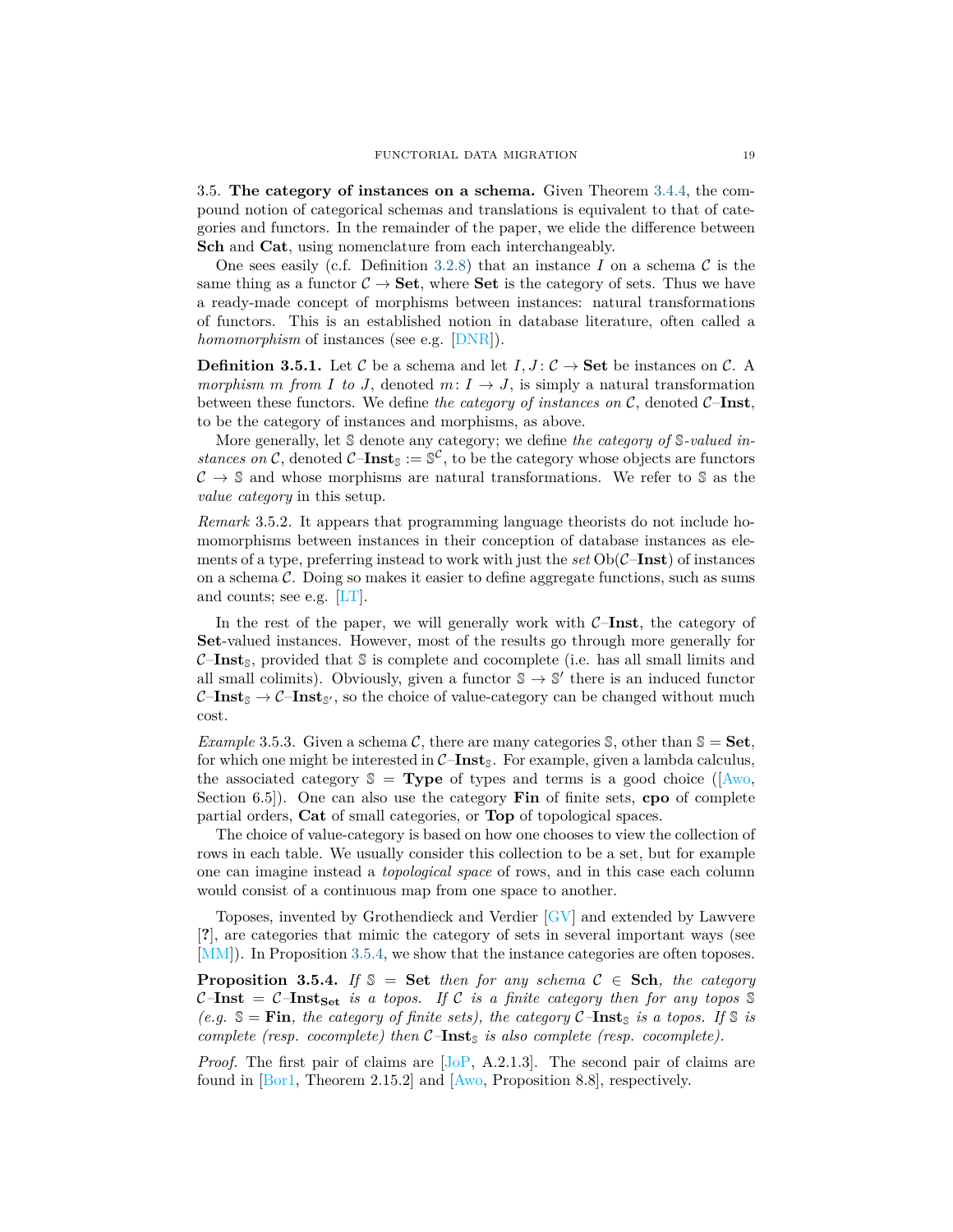Given a database instance *I*, updates on *I* include deletion of rows, insertion of rows, splitting (one row becoming two), and merging (two rows becoming one). In fact, we classify insertions and merges together as *progressive updates* and we classify deletions and splits together as *regressive updates*. Then every update can be considered as a regressive update followed by a progressive update.

**Definition 3.5.5.** Let C be a schema and  $I \in \mathcal{C}$ –**Inst** an instance. A *progressive update on I* consists of an instance *J* and a natural transformation  $p: I \rightarrow J$ . A *regressive update on I* consists of an instance *J* and a natural transformation  $r: J \to I$ . That is, a regressive update is just a progressive update in reverse. An *update* is a finite sequence of progressive and regressive updates.

**Proposition 3.5.6.** *Let* C *be a schema and I an instance on* C*. Any update on I can be obtained as a single regressive update followed by a single progressive update.*

*Proof.* The composition of two progressive (resp. regressive) updates is a progressive (resp. regressive) update. Hence any update on  $I_0 := I$  can be written as a diagram *D* in C–**Inst**:



But the limit of this diagram (which can be taken, if one wishes, by taking fiber products such as  $I_{j-1,j} \to I_j \leftarrow I_{j,j+1}$ , and repeating  $\frac{n^2-n}{2}$  times), is what we need:  $I_0 \leftarrow \lim D \rightarrow I_n$ .

 $\Box$ 

*Remark* 3.5.7*.* Another way to understand deletes is via filtering—one filters out all rows of a certain form. Filtering will be discussed in Section [5.3.](#page-26-0)

<span id="page-19-0"></span>3.6. **Grothendieck construction.** In Section [2.4](#page-10-1) we showed how to convert an instance  $I: \mathcal{C} \to \mathbf{Set}$  to a new category  $Gr(I)$ , called the *Grothendieck construction* or *category of elements* of *I*. This construction models the conversion from relational to RDF forms of data. There is a reverse construction that is described in  $\lceil Sp4, \rceil$ Proposition 2.3.9].

We note here that there is a more general Grothendieck construction that may be useful in the context of federated databases. In programming languages theory, one may hear of a category of *kinds*, each object of which is itself a category of types. Here, each kind is analogous to a schema, and each type in that kind is analogous to a table in that schema. Given a category of kinds, we can "throw all their types together" by applying the generalized Grothendieck construction. This is akin to taking a federated database (i.e. a schema of related schemas) and merging them all into a single grand schema. One can apply this construction at the data level as well, merging all the instances into an instance over the single grand schema.

The version of the Grothendieck construction given in Section [2.4](#page-10-1) is for functors *I* :  $C \rightarrow$  **Set**. Each object  $c \in Ob(C)$  corresponds to a table whose set of rows is  $I(c)$ . One can find a description of this construction in [\[MM,](#page-28-18) Section 1.5]. The version of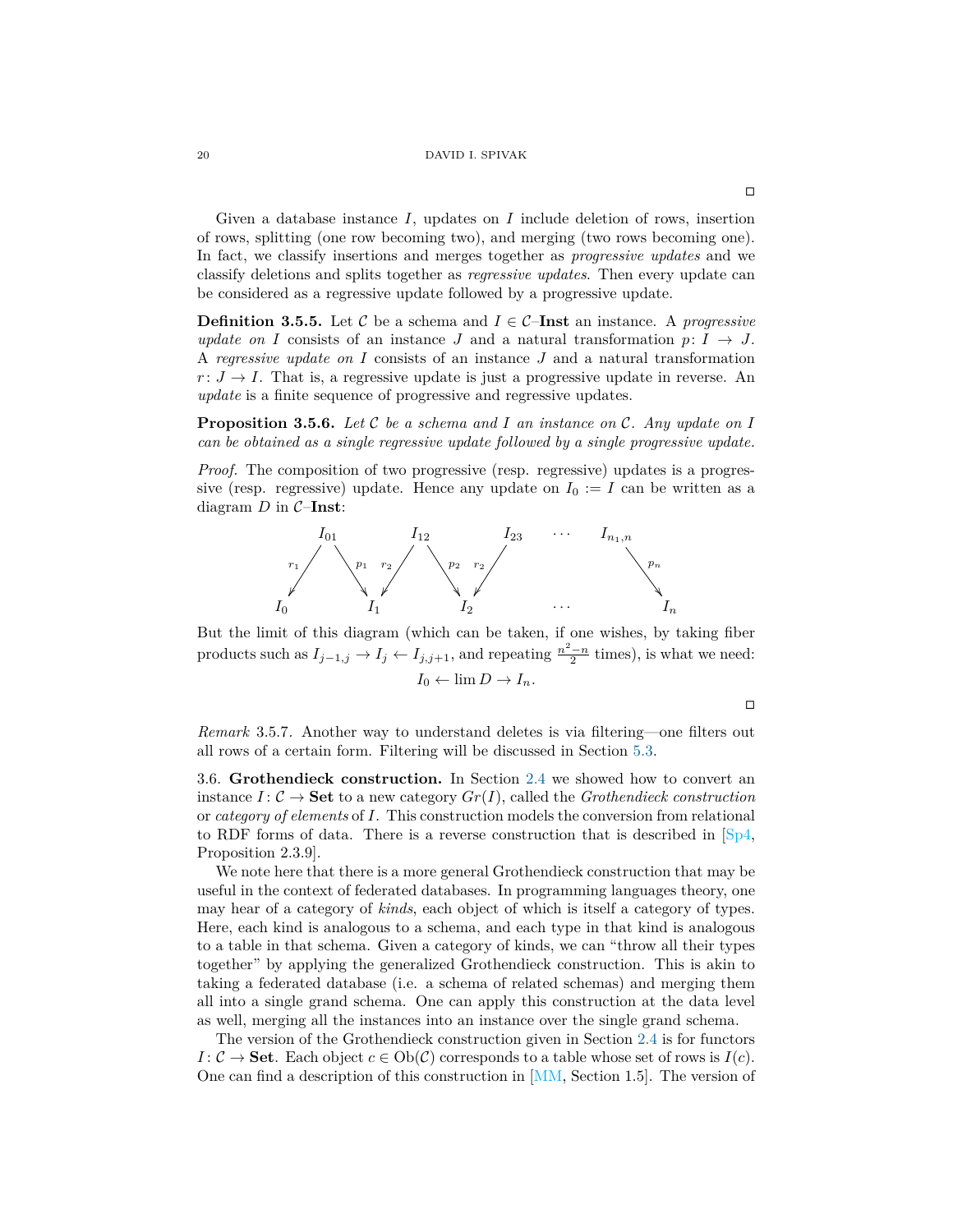| Dictionary between DB and CT terminology         |                                                                                             |  |  |  |  |
|--------------------------------------------------|---------------------------------------------------------------------------------------------|--|--|--|--|
| Database concept                                 | Category-theory concept                                                                     |  |  |  |  |
| Database schema, $\mathcal C$                    | Category, $\mathcal C$                                                                      |  |  |  |  |
| Table $T \in \mathcal{C}$                        | Object $T \in Ob(\mathcal{C})$                                                              |  |  |  |  |
| Column $f$ of $T$                                | Outgoing morphism, $f: T \to ?$                                                             |  |  |  |  |
| Foreign key column $f$ of $T$ pointing to $U$    | Morphism $f: T \to U$                                                                       |  |  |  |  |
| Sequence of foreign keys                         | Composition of morphisms                                                                    |  |  |  |  |
| Primary key column ID of $T$                     | Identity arrow, $id_T: T \to T$                                                             |  |  |  |  |
| Controlled vocabulary (i.e. one-column           | Object $D$ without outgoing mor-                                                            |  |  |  |  |
| table D)                                         | phisms (except $\mathrm{id}_D : D \to D$ )                                                  |  |  |  |  |
| Foreign key path equivalence in $\mathcal C$     | Commutative diagram in $\mathcal C$                                                         |  |  |  |  |
| Instance I on schema $\mathcal C$                | Functor $I: \mathcal{C} \to \mathbf{Set}$ (or $I: \mathcal{C} \to \mathbb{S}$               |  |  |  |  |
|                                                  | for some other "nice" category $\mathcal{S}$ )                                              |  |  |  |  |
| Conversion of Relational to RDF                  | Grothendieck construction                                                                   |  |  |  |  |
| Insertion update $u: I_0 \to I_1$                | Natural transformation $u: I_0 \to I_1$                                                     |  |  |  |  |
| Deletion update $u: I_0 \to I_1$                 | Natural transformation $u: I_1 \to I_0$                                                     |  |  |  |  |
| Schema mapping $\mathcal{C} \to \mathcal{D}$     | Functor $F: \mathcal{D} \to \mathcal{C}$                                                    |  |  |  |  |
| Basic ETL process $C$ -Inst $\rightarrow$ D-Inst | Pullback functor, often denoted                                                             |  |  |  |  |
|                                                  | $\Delta_F$ or $F^*$ : $\mathcal{C}\text{-}\mathbf{Set} \to \mathcal{D}\text{-}\mathbf{Set}$ |  |  |  |  |

<span id="page-20-2"></span>Table 1. Dictionary between database terminology and category theory terminology.

the Grothendieck construction in which federated schemas are combined into one big schema is for functors  $D: \mathcal{C} \to \mathbf{Cat}$ . Each object  $c \in Ob(\mathcal{C})$  corresponds to a database whose category of tables is  $D(c)$ . One can find a description of this construction in [\[JoP,](#page-28-19) B.1.3.1].

<span id="page-20-1"></span>3.7. **Dictionary.** Our hope is that this paper will serve as a dictionary, whereby results from category theory literature can be imported directly into database theory. In Section [4](#page-20-0) we will see such a result: translations between schemas provide data migration functors that have useful and provable properties. In Table [1](#page-20-2) we gather some of the foundational links between databases and categories, as presented throughout the paper.

## 4. Data migration functors

<span id="page-20-0"></span>Given schemas  $\mathcal C$  and  $\mathcal D$ , a data migration functor is tasked with transforming any  $C$ -instance  $I$  into some  $D$ -instance  $J$  (or vice versa). Moreover, it must do so *in a natural way*, meaning that progressive (resp. regressive) updates on *I* must result in progressive (resp. regressive) updates on *J*. Data migration functors were concretely exemplified in Section [2.2.](#page-6-0)

In this section we will start with a translation between schemas  $F: \mathcal{C} \to \mathcal{D}$ . Recall from Definition [3.3.1](#page-15-0) that this is simply a mapping from vertices in  $\mathcal C$  to vertices in  $D$  and arrows in  $C$  to paths in  $D$ , respecting path equivalence. Any translation  $F$  generates three data migration functors. These will be denoted

 $\Sigma_F$ : C–Inst  $\rightarrow$  D–Inst  $\Delta_F$ : D–Inst  $\rightarrow$  C–Inst  $\Pi_F$ : C–Inst  $\rightarrow$  D–Inst.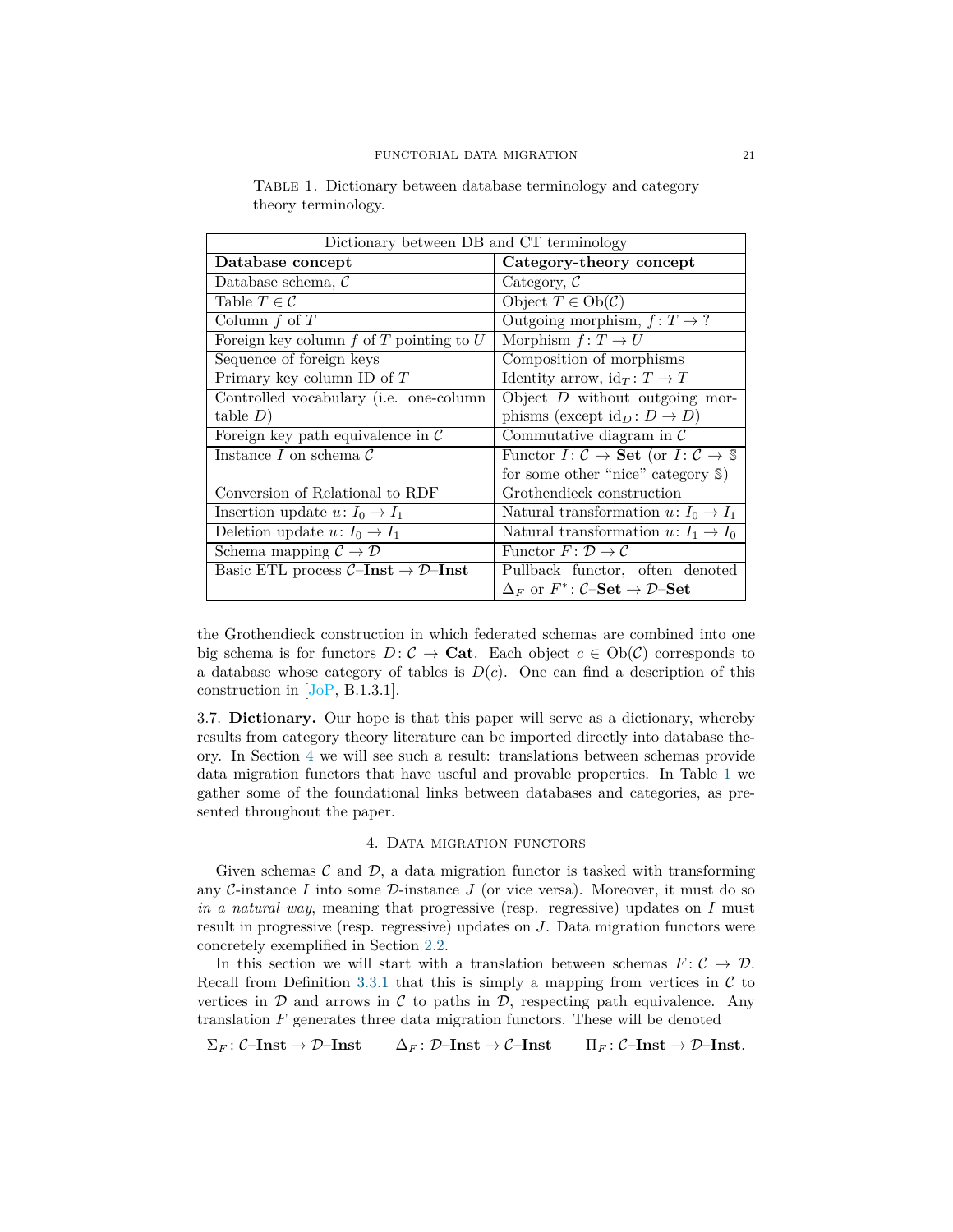One may notice that  $\Delta_F$  seems to go backwards—the direction opposite to that of *F*. Although this may seem counter-intuitive, in fact  $\Delta_F$  is the simplest of the three data migration functors and the most straightforward to describe.

Before we do so, let us quickly discuss value categories. Recall from Definition [3.5.1](#page-18-0) that for any category  $\mathcal{S}$ , we have a category  $\mathcal{C}-\mathbf{Inst}_{\mathcal{S}}$  of  $\mathcal{C}-\mathbf{instance}$  valued in S, i.e. the category of functors  $C \to \mathbb{S}$ . The migration functor  $\Delta_F : \mathcal{D}\text{-}\mathbf{Inst}_{\mathbb{S}} \to$  $C$ –**Inst**<sub>S</sub> exists regardless of ones choice of S. For  $\Sigma_F$  to exist, S must be cocomplete, and for  $\Pi_{\mathcal{S}}$  to exist,  $\mathcal{S}$  must be complete. To fix ideas, most readers should simply take  $\mathcal{S} = \mathbf{Set}$ , unless they are compelled to do otherwise. This is the case where the rows of each table form a set.

<span id="page-21-0"></span>4.1. **The pullback data migration functor** ∆**.** Suppose we have a translation  $F: \mathcal{C} \to \mathcal{D}$ . Given a D-instance,  $I \in \mathcal{D}-\mathbf{Inst}_\mathbb{S}$ , we need to transform it to a  $\mathcal{C}$ instance in a natural way. But this is simple, because  $I: \mathcal{D} \to \mathbb{S}$  is a functor and the composition of functors is a functor, so the composite

$$
\mathcal{C} \xrightarrow{F} \mathcal{D} \xrightarrow{I} \mathbb{S},
$$

is an object of  $C$ –**Inst**<sub>S</sub>, as desired. Similarly, a natural transformation  $m: I \rightarrow J$ is whiskered with *F* to yield a natural transformation  $(m \circ F) : (I \circ F) \longrightarrow (J \circ F)$ . Thus we have defined a functor

$$
\Delta_F \colon \mathcal{D}\text{-}\mathbf{Inst}_{\mathbb{S}} \to \mathcal{C}\text{-}\mathbf{Inst}_{\mathbb{S}}, \qquad \Delta_F(-) := (- \circ F)
$$

The slogan is " $\Delta_F$  is given by composition with *F*."

We have now defined the pullback functor  $\Delta_F : \mathcal{D}-\mathbf{Inst}_{\mathcal{S}} \to \mathcal{C}-\mathbf{Inst}_{\mathcal{S}}$ . It was explicitly discussed in Example [2.2.1.](#page-7-0) Roughly, it can accommodate: renaming tables, renaming columns, deleting tables, projecting out columns, duplicating tables, and duplicating columns.

<span id="page-21-1"></span>4.2. **The right pushforward data migration functor** Π**.** Suppose we have a translation  $F: \mathcal{C} \to \mathcal{D}$ . Given a  $\mathcal{C}\text{-instance}$ ,  $I \in \mathcal{C}\text{-**Inst**<sub>S</sub>$ , we need to transform it to a D-instance in a natural way. We will do so by using the right adjoint of  $\Delta_F$ ; however, to do this we will need to assume that S is complete (i.e. that S has small limits). Note that  $\mathbb{S} = \mathbf{Set}$  is complete.

**Proposition 4.2.1.** Let  $F: \mathcal{C} \to \mathcal{D}$  be a functor, and let  $\mathcal{S}$  be a complete category. *Then the functor*  $\Delta_F$ :  $\mathcal{D}-\mathbf{Inst}_{\mathbb{S}} \rightarrow \mathcal{C}-\mathbf{Inst}_{\mathbb{S}}$  *has a right adjoint, which we denote by* 

$$
\Pi_F\colon {\mathcal C}\text{-{\bf Inst}}_{\mathbb S}\to{\mathcal D}\text{-{\bf Inst}}_{\mathbb S}.
$$

*Proof.* This is [\[Mac,](#page-28-13) Corollary X.3.2].

 $\Box$ 

We have now defined the right pushforward functor  $\Pi_F$ :  $C$ **-Inst**<sub>S</sub>  $\rightarrow$   $D$ **-Inst**<sub>S</sub>. It was explicitly discussed in Example [2.2.3.](#page-8-0) Roughly, it can accommodate: renaming tables, renaming columns, and joining tables. To see this, one applies the "pointwise formula" for right Kan extensions, e.g. as given in [\[Mac,](#page-28-13) Theorem X.3.1]; a more explicit formulation is given in [\[Sp3\]](#page-29-12).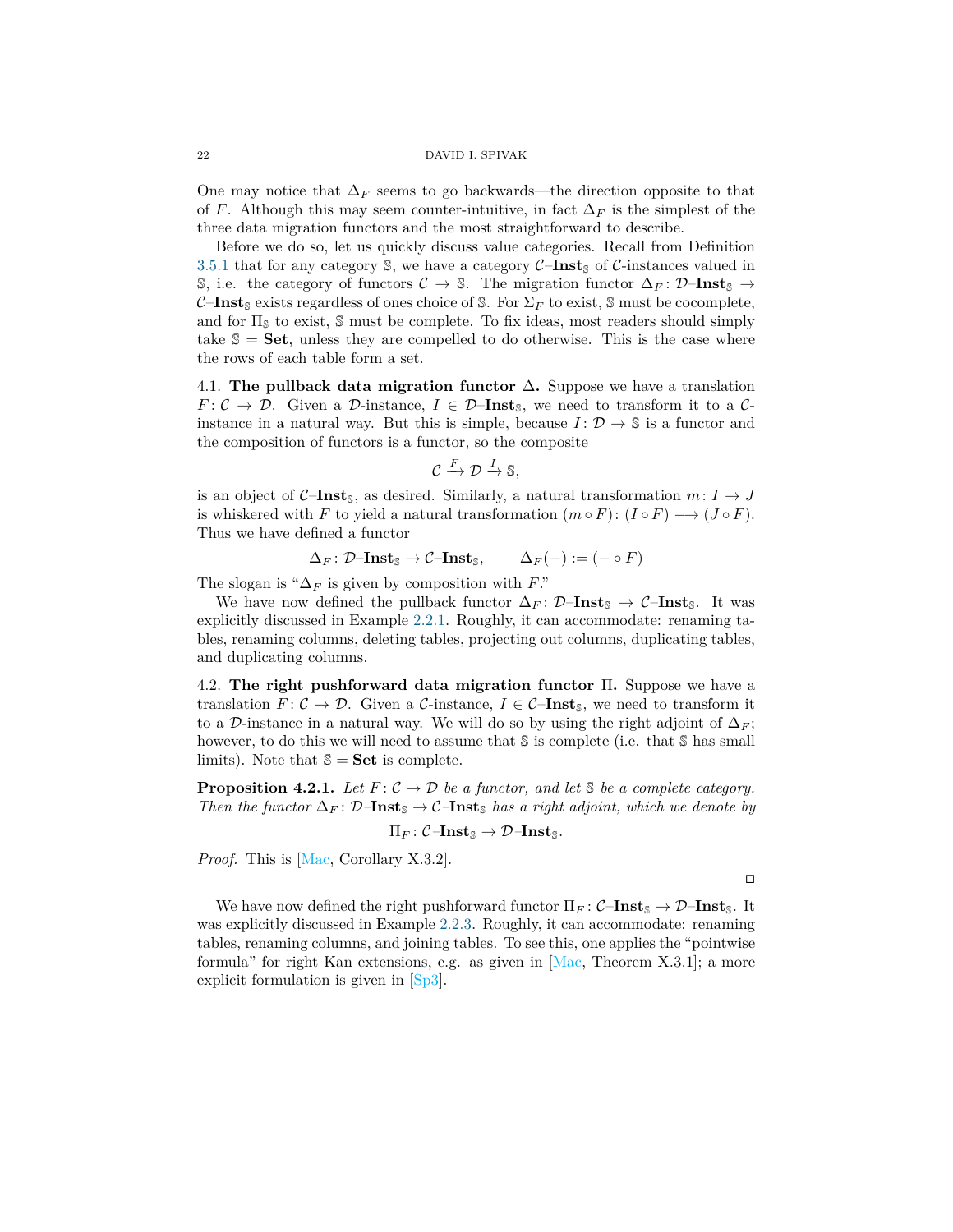<span id="page-22-1"></span>4.3. **The left-pushforward data migration functor**  $\Sigma$ . Suppose we have a translation  $F: \mathcal{C} \to \mathcal{D}$ . Given a  $\mathcal{C}\text{-instance}$ ,  $I \in \mathcal{C}\text{-}\mathbf{Inst}_{\mathbb{S}}$ , we need to transform it to a D-instance in a natural way. We will do so by using the left adjoint of  $\Delta_F$ ; however, to do this we will need to assume that S is cocomplete (i.e.that S has small colimits). Note that  $\mathcal{S} = \mathbf{Set}$  is cocomplete.

**Proposition 4.3.1.** Let  $F: \mathcal{C} \to \mathcal{D}$  be a functor, and let  $\mathcal{S}$  be a cocomplete category. *Then the functor*  $\Delta_F$ :  $\mathcal{D}-\mathbf{Inst}_{\mathbb{S}} \to \mathcal{C}-\mathbf{Inst}_{\mathbb{S}}$  *has a left adjoint, which we denote by* 

$$
\Sigma_F\colon \mathcal{C}\text{-}\mathbf{Inst}_{\mathbb{S}} \to \mathcal{D}\text{-}\mathbf{Inst}_{\mathbb{S}}.
$$

*Proof.* This follows from [\[Bor1,](#page-27-9) Theorem 3.7.2] and [\[BW2,](#page-27-10) Proposition 9.11].

 $\Box$ 

We have now defined the left pushforward functor  $\Sigma_F$ : C–**Inst**<sub>S</sub>  $\rightarrow$  D–**Inst**<sub>S</sub>. It was explicitly discussed in Example [2.2.5.](#page-8-1) Roughly, it can accommodate: renaming tables, renaming columns, taking the union of tables, and creating Skolem variables. To see this, one applies the "pointwise formula" for left Kan extensions, e.g. as given in  $[Bar1, Theorem 3.7.2]$ ; a more explicit formulation is given in  $[Sp3]$ .

## 5. Data types and filtering

<span id="page-22-0"></span>In this section we will formulate the typing relationship that holds between abstract data and its representation. Until now, we have been considering data as simply a collection of interconnected elements—an instance in the sense of Definition [3.2.8](#page-15-3) keeps track of various sets of abstract elements, segregated into tables and connected together in precise ways. However, in reality, each such element is represented in its table by way of a datatype, such as strings or integers. Semantically, each cell in a given column  $c: t \to t'$  of a table *t* should have the same datatype, namely they should all have the datatype of the target table, *t'*.

However, datatypes not only give a uniform method for displaying each data element, but they can also carry a notion of value. For example, salaries are numbers that can be added together to give meaningful invariants. It is for this reason that we must find a connection between database formalism and programming language formalism, as was discussed in Section [2.5.](#page-11-1) Category theory provides such a connection: both database schemas and programming languages form categories, and these categories can be related by functors.

Below we will explain these concepts, in particular how to attach datatypes from a programming language to tables in a categorical schema. To do so, we will make use of the concepts in Section [4.](#page-20-0) After defining type signatures on schemas we will proceed to define morphisms of type signatures, which will enable us to filter data. For example, to filter all names that start with the letter R, we might pull back along an inclusion  $\{R\} \rightarrow Str$ , where Str is the set of strings.

<span id="page-22-2"></span>5.1. **Assigning data types via natural transformation.** We begin with two examples to motivate the definition.

<span id="page-22-3"></span>*Example* 5.1.1. What is meant mathematically by the phrase "a set of integers"? Consider that it is a set labeled *X*, together with a function  $f: X \to \mathbb{Z}$ . Allowing our set of integers to change, we get different sets labeled *X* and different functions labeled  $f$ , but the set  $\mathbb Z$  of integers is unchanged. From the categorical perspective we can understand "a set X of integers" in a couple different ways: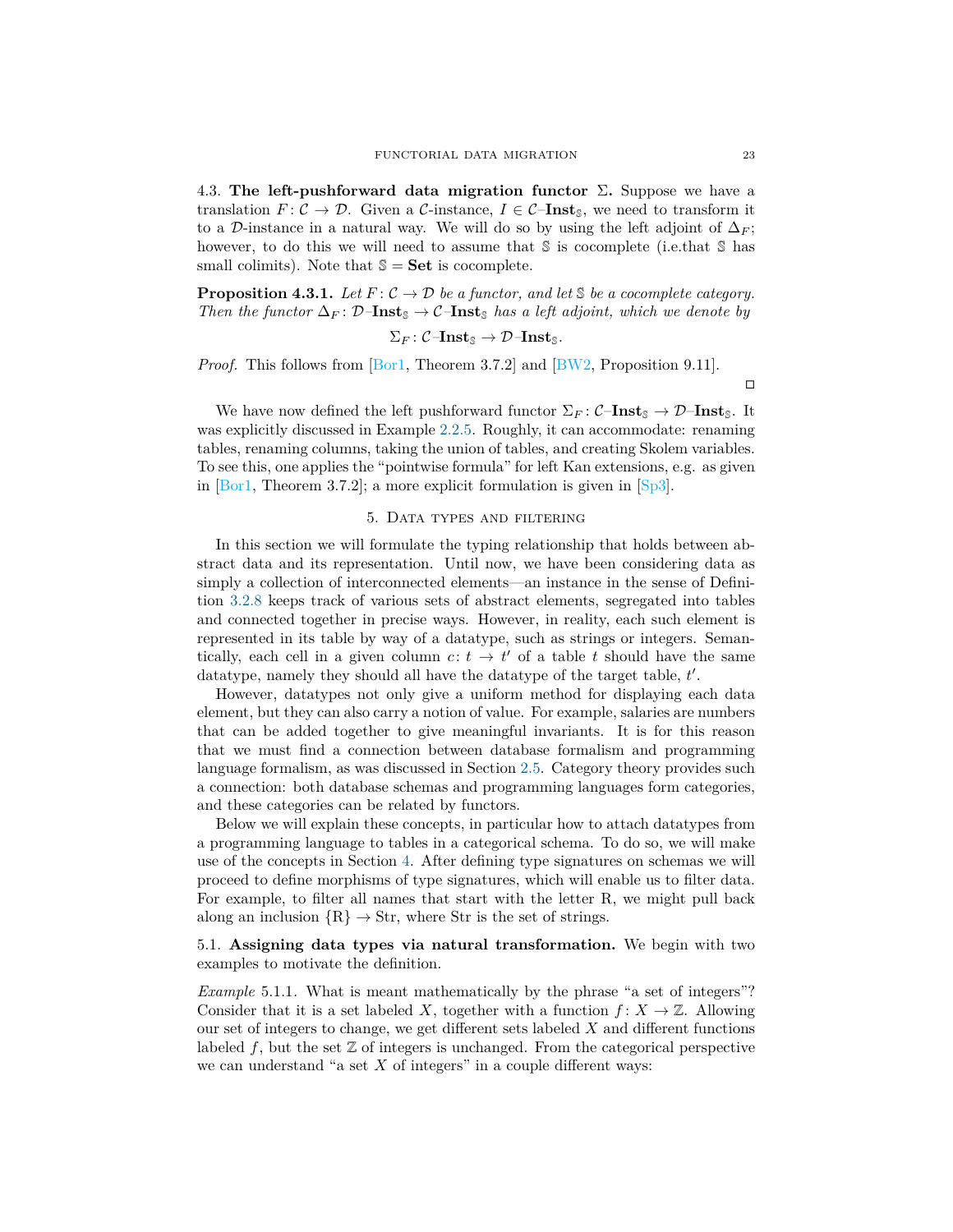(1) as a database instance  $I: \mathcal{C} \to \mathbf{Set}$  on the schema

$$
\mathcal{C} := \boxed{\stackrel{\text{x}}{\bullet} \stackrel{f}{\longrightarrow} \stackrel{\mathbb{Z}}{\bullet}},
$$

such that the image on  $\frac{z}{\bullet}$  is fixed as  $I(\frac{z}{\bullet}) = \mathbb{Z}$ ; or (2) as a database instance  $J: \mathcal{D} \to \mathbf{Set}$  on the schema

$$
\mathcal{D} := \boxed{\overset{\mathtt{x}}{\bullet}}
$$

equipped with a natural transformation  $f: J \to \{\mathbb{Z}\}\$  (where  $\{\mathbb{Z}\}\$  is shorthand for the functor  $\mathcal{D} \to \mathbf{Set}$  given by  $D(\overset{\mathbf{X}}{\bullet}) = \mathbb{Z}$ .

<span id="page-23-0"></span>*Example* 5.1.2. Suppose we have a database and that we would like to enforce a mathematical relationship between two columns, say *t* and *d*, in a certain table X. For example, it might be that column *t*, say "time spent" (in an integer number of hours) is related to column *d*, say "debt owed" (as a dollar-figure) by a mathematical function  $d = r(t)$ , say

$$
d(x) = r(t(x)) := $50 * t(x)
$$

for each  $x \in X$ . Just as in Example [5.1.1,](#page-22-3) this situation could be categorically represented in a couple ways, but we will focus on only one. Namely, we understand it as the collection of database instances  $J: \mathcal{D} \to \mathbf{Set}$  on schema  $\mathcal{D}$  as exemplified below

<span id="page-23-1"></span>

The fact that the *d* has dollar-figure datatype and that *d* = \$50 ∗ *t* are enforced by a certain natural transformation,  $f: J \to P$ , where P is a *typing instance*. We will give more details in Example [5.1.7.](#page-24-0)

**Definition 5.1.3.** Let C be a schema and let  $P \in Ob(\mathcal{C}-\mathbf{Inst})$  be an instance. The category of P-typed instances on C, denoted  $C$ -**Inst**<sub>/P</sub>, is defined to be the "slice" category of instances over *P* (see, e.g. [\[MM,](#page-28-18) Categorical Preliminaries]). In other words, a P-typed instance on C is a pair  $(I, \tau)$  where I is an instance and  $\tau : I \to P$ is a natural transformation; and a morphism of *P*-typed instances is a commutative triangle.

*Remark* 5.1.4. Given a schema C we may refer to any instance  $P \in Ob(\mathcal{C}-**Inst**)$ as a *typing instance* if our plan is to consider *P*-typed instances, i.e. the category  $C$ –**Inst**<sub>/*P*</sub>.

*Remark* 5.1.5. Fix a schema C and a category S and let  $\mathcal{E} := \mathcal{C}-\mathbf{Inst}_{\mathbb{S}}$  denote the category of S-valued instances on  $\mathcal{C}$ . In practice  $\mathcal E$  is often a topos (see Proposition [3.5.4\)](#page-18-1). In case it is, then for any instance  $P \in Ob(\mathcal{E})$ , the category  $\mathcal{E}_{/P}$  of *P*-typed S-valued instances on  $\mathcal C$  is again a topos (see [\[MM,](#page-28-18) Theorem IV.7.1]).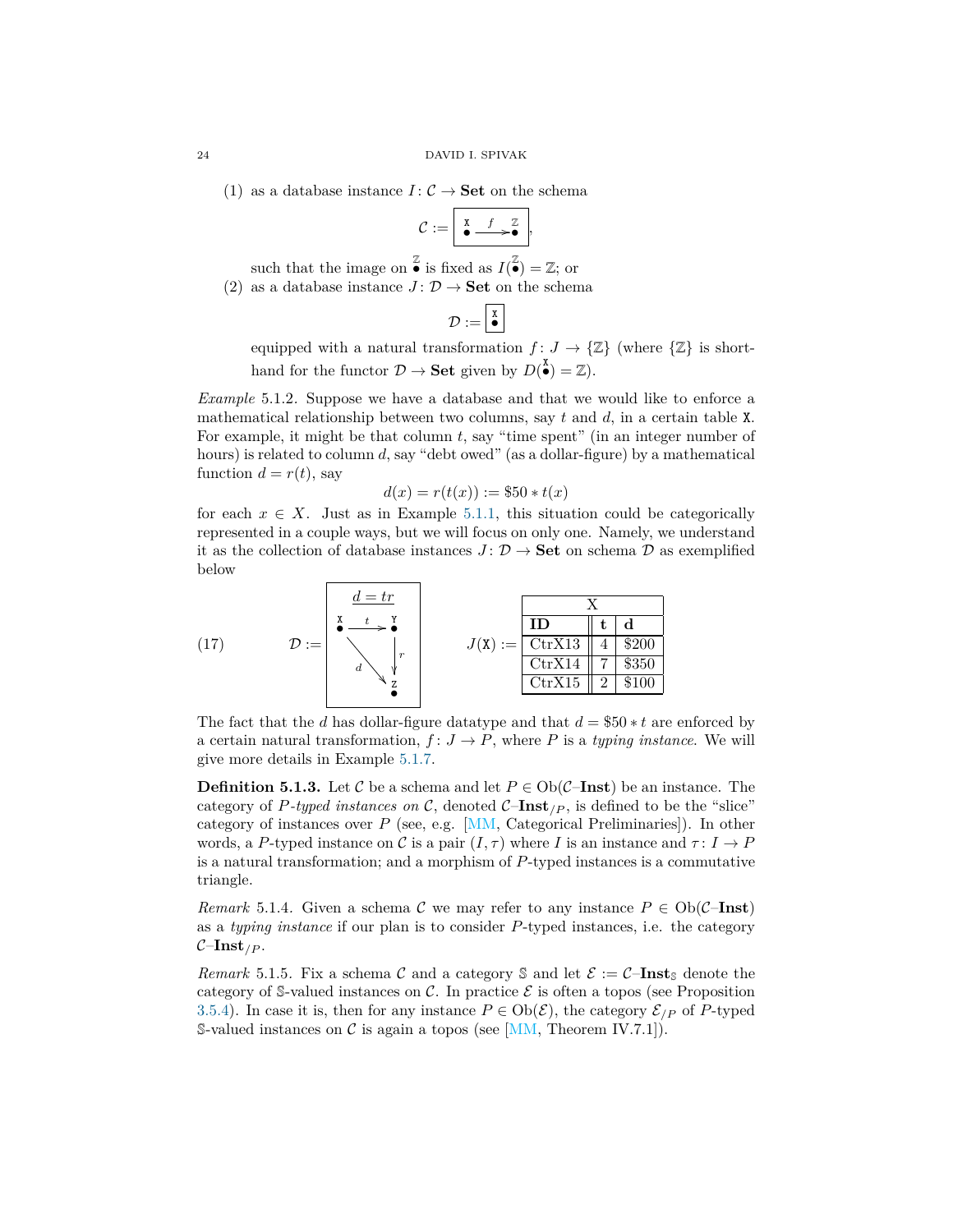<span id="page-24-1"></span>**Construction 5.1.6.** Suppose given a category **Type** of types for some programming language and an S-valued functor  $V: Type \rightarrow S$  which sends each type to its set (or S-object) of values. We often wish to use a fragment of **Type** to add typing information to our database schema  $C$ . If the fragment is given by the functor  $\mathcal{B} \stackrel{F}{\to} \textbf{Type}$  and  $\mathcal{B}$  is associated to the schema via a functor  $\mathcal{B} \stackrel{G}{\to} \mathcal{C}$ ,

$$
\mathbb{S} \xleftarrow{V} \mathbf{Type} \xleftarrow{F} \mathcal{B} \xrightarrow{G} \mathcal{C},
$$

then  $P := \Pi_Q \circ \Delta_{\mathcal{F}}(V)$  is the implied typing instance. We call the sequence  $(\mathcal{B}, F, G)$ *the typing auxiliary* in this setup.

<span id="page-24-0"></span>*Example* 5.1.7*.* We return to Example [5.1.2](#page-23-0) with the language from Construction [5.1.6.](#page-24-1) We will now describe a typing auxiliary. Let  $\mathcal{B}$  be one-arrow category drawn below, and let  $G: \mathcal{B} \to \mathcal{D}$  be the suggested functor

$$
\mathcal{B} := \begin{bmatrix} \mathbf{Y'} \\ \mathbf{Y} \\ \mathbf{Y'} \\ \mathbf{Z'} \\ \mathbf{S'} \\ \mathbf{S} \end{bmatrix} \xrightarrow{\mathcal{G}} \begin{bmatrix} \mathbf{d} = \mathbf{tr} \\ \mathbf{X} & \mathbf{t} & \mathbf{Y} \\ \mathbf{X} & \mathbf{t} & \mathbf{Y} \\ \mathbf{X} & \mathbf{t} & \mathbf{Y} \\ \mathbf{X} & \mathbf{y} & \mathbf{z} \\ \mathbf{X} & \mathbf{Z} & \mathbf{Z} \end{bmatrix} =: \mathcal{D}
$$

Consider also the functor  $F: \mathcal{B} \to \mathbf{Type}$  sending Y' to Int, the type of integers,  $Z'$  to Dollar the type of dollar figures, and  $r'$  to the function that multiplies an integer by 50.

With *V* : **Type**  $\rightarrow$  \$ as in Construction [5.1.6,](#page-24-1) the implied typing instance *P* :=  $\Pi_G \circ \Delta_F(V) : \mathcal{D} \to \mathbb{S}$  has

$$
P(X) = Int \times Dol;
$$
  $P(Y) = Int;$   $P(Z) = Dollar,$ 

and  $P(r)$ :  $P(Y) \rightarrow P(Z)$  is indeed the multiplication by 50 map.

Now a P-typed instance  $\tau: I \to P$  is exactly what we want. For each of **X**, **Y**, Z it is a set with a map to the given data type, and the naturality of  $\tau$  ensures the properties described in Example [5.1.2](#page-23-0) (i.e. that  $d = $50 * t$  in the table  $J(X)$  from Display  $(17)$ ). In other words, it ensures that for any row in  $J(\mathbf{X})$ , the value of the cell in column *d* will be 50 times the value of the cell in column *t*.

<span id="page-24-2"></span>5.2. **Morphisms of type signatures.** Each data migration functor discussed in Section [4](#page-20-0) is a kind of tool for schema evolution. As new tables and columns are created and others are discarded, the translation between old schema and new will induce data migration functors that convert seamlessly from old data to new (and vice versa) and from queries against the old schema to queries against the new one (see also  $[Sp4]$ ).

There is a slightly different kind of schema evolution that comes up often, namely changing data types. For example, if a company surpasses around 32,000 employees, they may need to change the datatype on their Employee table from a smallint to a bigint. More complex changes include cutting the price for every share of stock by half, or concatenating a first and a last name pair to form a new field. Importantly, one needs to be able to reason about how queries against today's schema will differ from those against yesterday's. Change-of-types functors are just like data migration functors, and the formal nature of their description allows one to reason about their behavior.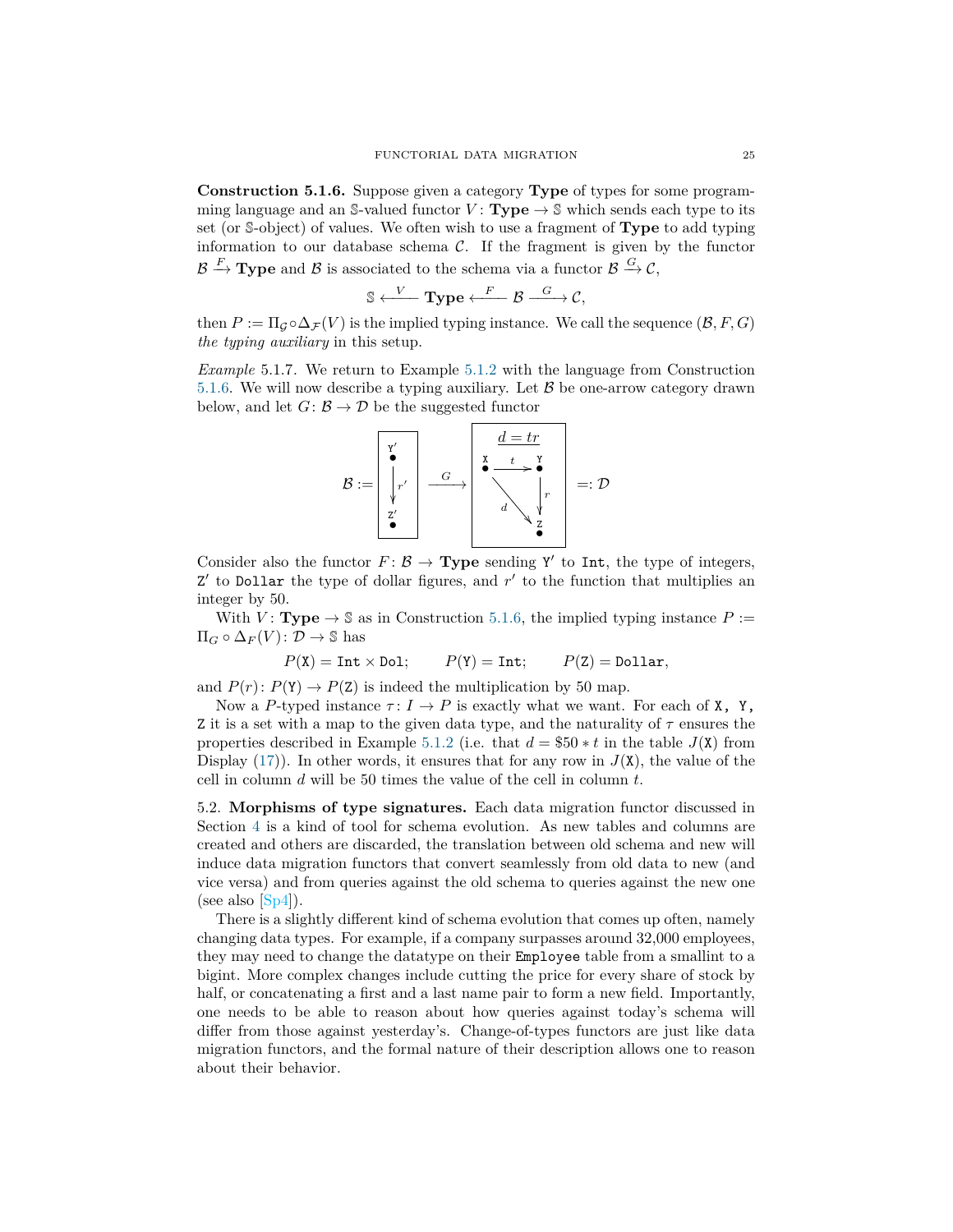Let  $C$  be a schema and let  $\mathcal E$  be the topos  $C$ –**Inst**. Given a morphism of typing instances  $k: P \to Q$ , there are induced adjunctions

$$
\mathcal{E}_{/P}\frac{\widehat{\Sigma}_k}{\widehat{\Delta}_k}\mathcal{E}_{/Q} \qquad \qquad \mathcal{E}_{/Q}\frac{\widehat{\Delta}_k}{\widehat{\Pi}_k}\mathcal{E}_{/P}
$$

In other words, *k* induces an essential geometric morphism of toposes ([\[MM,](#page-28-18) Theorem IV.7.2]).

**Definition 5.2.1.** Let C be a schema and  $k: P \to Q$  a morphism of typing instances. We refer to the induced functors

$$
\widehat{\Sigma}_k, \widehat{\Pi}_k \colon \mathcal{C}\text{-Inst}_{/P} \to \mathcal{C}\text{-Inst}_{/Q} \qquad \widehat{\Delta}_k \colon \mathcal{C}\text{-Inst}_{/Q} \to \mathcal{C}\text{-Inst}_{/P}
$$

as *type-change functors*. To be more specific,  $\hat{\Sigma}_k$  will be called the *left pushforward type-change functor*,  $\hat{\Pi}_k$  will be called the *right pushforward type-change functor*, and  $\Delta_k$  will be called the *pullback type-change functor*.

*Example* 5.2.2*.* We return to Example [5.1.2](#page-23-0) with D and *P* as defined there. Consider the left pushforward type-change functor  $\widehat{\Sigma}_k$  in the case that  $k: P \to Q$  sends a dollar figure *x* to True if  $x \geq 200$  and False if  $x < 200$ . The functor  $\hat{\Sigma}_k$  converts the table on the left to the table on the right below:



The other type-change functors,  $\Pi_k$  and  $\Delta_k$  not have useful results in the context of this particular example, but see Examples [5.2.3](#page-25-0) and [5.3.1.](#page-26-1)

The right type-change functor  $\Pi$  handles what might be called "group satisfaction." Suppose we have a bunch  $(P)$  of people and a set  $(I)$  of items are distributed among them  $(\tau : I \to P)$ . If the people are then subdivided into groups  $(k: P \to Q)$ , then we can ask each group  $q \in Q$ , "how many ways are there for each of your members to offer up one of their items?" (cardinality of  $\widehat{\Pi}_k(\tau)^{-1}(q) \subseteq \widehat{\Pi}_k(I)$ ). For example, if one of the people was handed an empty set of items then his or her group will have no such joint offering  $(\widehat{\Pi}_k(\tau)^{-1}(q) = \emptyset)$ . We now explain this by example.

<span id="page-25-0"></span>*Example* 5.2.3*.* Let  $\mathcal{S}$  be a complete category and write  $\mathcal{C}-$ **Inst** instead of  $\mathcal{C}-$ **Inst**<sub> $\mathcal{S}$ .</sub> In this example we explain how, given a morphism of typing instances  $k: P \to Q$ on a schema C, the type-change functor  $\Pi_k$ :  $C$ –**Inst**<sub>*/P*</sub>  $\rightarrow$   $C$ –**Inst**<sub>*/O*</sub> operates on a *P*-typed instance to return a *Q*-typed instance by what we called *group satisfaction* above. Suppose we have  $\mathcal C$  and  $\mathcal B$  as drawn,

$$
\mathcal{B} = \boxed{\overset{\mathbf{L}'}{\bullet}}, \qquad \mathcal{C} = \boxed{\overset{\mathbf{L} \ \bullet \ \quad \mathbf{f} \ \ \mathbf{M}}{\bullet}}
$$

with the functor  $G: \mathcal{B} \to \mathcal{C}$  given by  $L' \mapsto L$  and the functor  $P' : \mathcal{B} \to \mathcal{S}$  given by  $P'(\mathsf{L}') = \{1, 2, 3, 4\}$ . Let  $Q' : \mathcal{B} \to \mathbb{S}$  be given by  $Q'(\mathsf{L}') = \{x, y\}$  and let  $k' : P' \to Q'$ be the map sending  $1, 2 \mapsto x$ ;  $3, 4 \mapsto y$ . Finally, let

$$
P := \Pi_G(P'), \quad Q = \Pi_G(Q'), \text{ and } k := \Pi_G(k') : P \to Q.
$$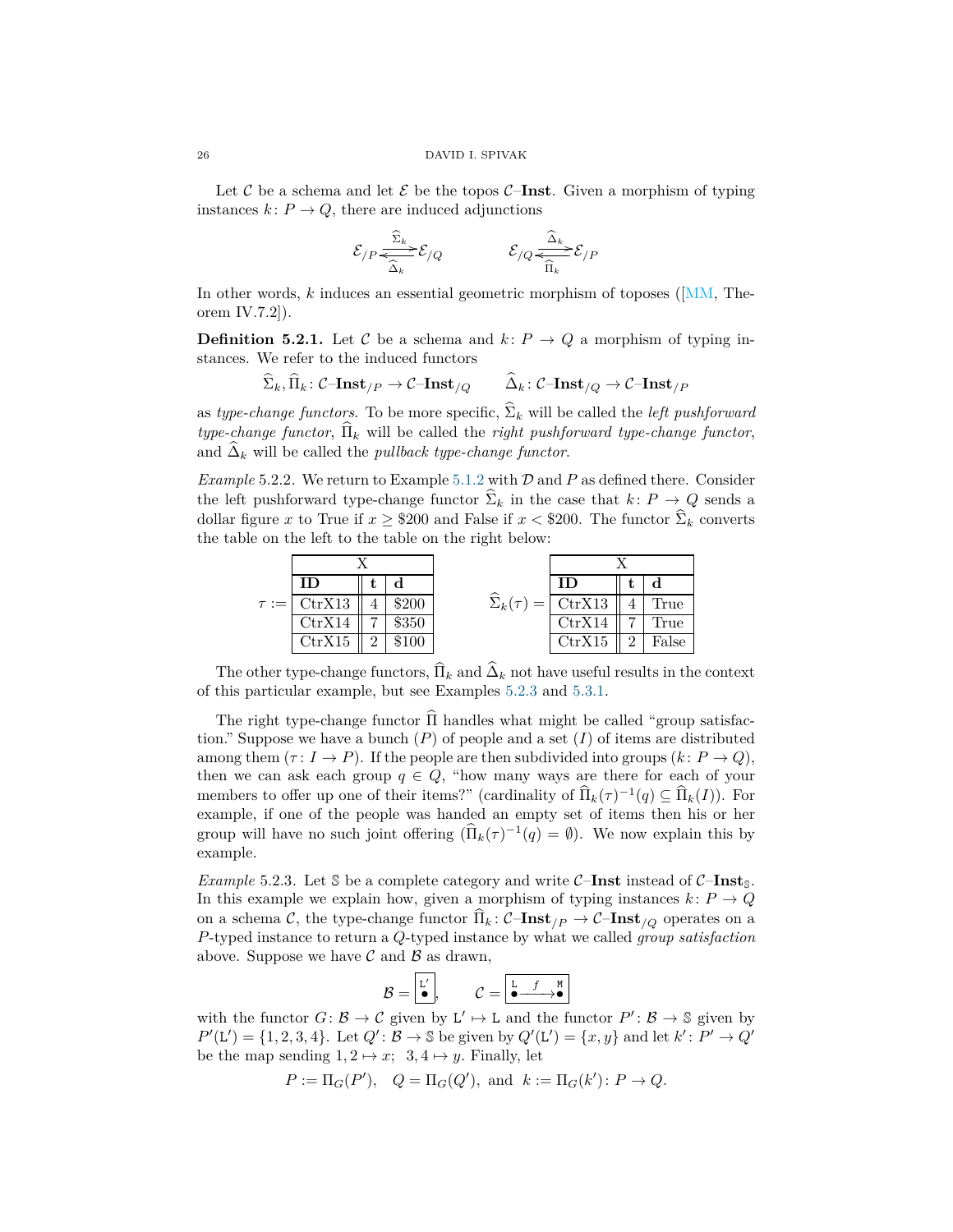We are ready to compute the right type-change functor along *k* on any *P*-typed instance  $I \to P$ ; we just need to write down some such instance. So, if  $I \in \mathcal{C}-\mathbf{Inst}$ is the table on the left then  $\widehat{\Pi}_k(I)$  is the table in the middle:



and a sketch of the reasoning is given on the right.

<span id="page-26-0"></span>5.3. **Filtering data.** In this section we show how to use pullback type-change functor  $\Delta$  to filter data (e.g. answer queries like "return the set of employees whose salary is less than \$100."

In fact, given a morphism of instances  $k: P \to Q$ , the associated pullback typechange functor  $\Delta_k$  can either filter or multiply data (or both) depending on the injectivity or surjectivity of *k*. In this short section we concentrate only on filtering, because it appears to be more useful in practice. We work entirely by example; the definition of  $Delta$  is given in Section [5.2](#page-24-2) or in the literature ([\[MM,](#page-28-18) Section IV.7]).

<span id="page-26-1"></span>*Example* 5.3.1*.* As advertised above, we show how to filter employees by their salaries, in particular showing only those with salaries less than \$100.

Suppose we have a schema C and two typing auxiliaries,  $(\mathcal{B}, P, G)$  and  $(\mathcal{B}, P', G)$ , shown below:



Here we want  $Q'$ (Salary) to be the dollar-figure data type, we want  $P'$ (Salary) to be the subtype given by requiring that a dollar figure *x* be less than \$100, and we want  $k' : P' \to Q'$  to be the inclusion. These typing auxiliaries induce a morphism of typing instances

 $k := \Pi_G(k') : P \to Q$ , where  $P := \Pi_G(P')$  and  $Q := \Pi_G(Q')$ *.* 

Now suppose that  $I \in \mathcal{C}$ **-Inst** is the *Q*-typed  $\mathcal{C}$ -instance shown to the left below. Then  $\widehat{\Pi}_k(I)$  is the *P*-typed instance to the right below.

|        | Employee |          |        |                      |          |          |        |  |
|--------|----------|----------|--------|----------------------|----------|----------|--------|--|
|        | ID       | Name     | Salary |                      | Employee |          |        |  |
|        | Em101    | Smith    | \$65   |                      | ID       | Name     | Salary |  |
| $I :=$ | Em102    | Juarez   | \$120  | $\widehat{\Pi}_k(I)$ | Em101    | Smith    | \$65   |  |
|        | Em103    | Jones    | \$105  |                      | Em104    | Lee      | \$90   |  |
|        | Em104    | Lee      | \$90   |                      | Em105    | Carlsson | \$80   |  |
|        | Em105    | Carlsson | \$80   |                      |          |          |        |  |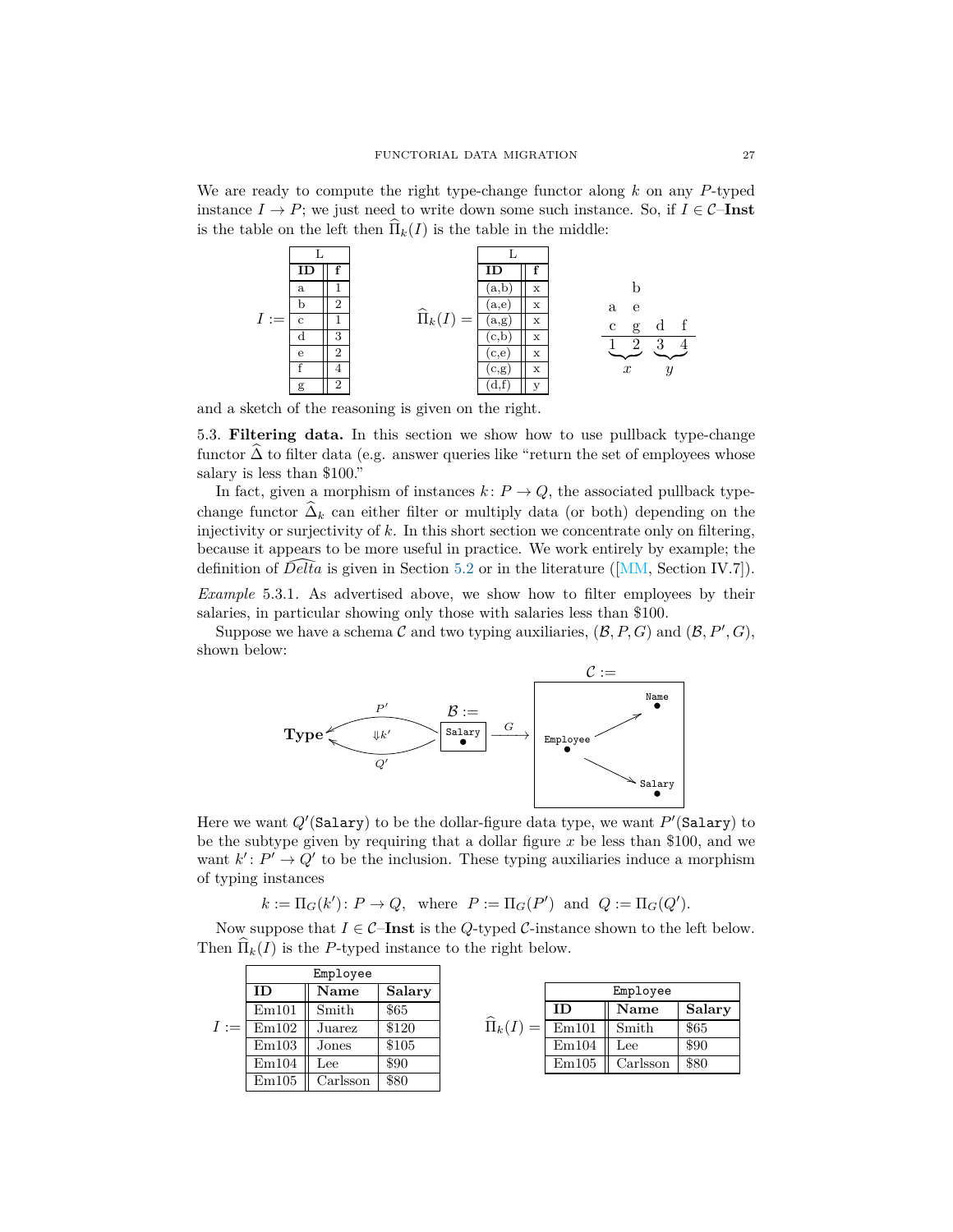Thus we see that filtering is simply an application of the same data migration functor story.

5.4. **A normal form for data migration.** We have seen several different forms of data migration functors throughout this paper. One may perform a sequence of data migration functors, e.g. moving data from one schema to another, then changing the data types, and finally filtering the result. In many cases, such combination of data migration functors can be rewritten as a sequence of three: a pullback, a right pushforward, and a left pushforward; see  $\text{S}\text{W}$ . <sup>[12](#page-27-11)</sup> This means that there is a normal form for a quite general class of queries. Any combination of such queries can be written in the form  $\Delta_F \Pi_G \Sigma_H$  for some *F*, *G*, *H*. This form may not be optimal in terms of speed, but it can serve as a single input format for query optimizers.

## <span id="page-27-0"></span>**REFERENCES**

- <span id="page-27-7"></span>[Awo] Awodey, S. *Category Theory* 2nd edition. Oxford Logic Guides, 52. Oxford University Press, Oxford 2010. Available online: h[ttp://teaguesterling.com/category-theory.pdf.](http://teaguesterling.com/category-theory.pdf) (Accessed 2012/03/08.)
- [AW] Awodey, S., Warren M. A. (2009) "Homotopy theoretic models of identity types." *Math. Proc. Cambridge Philos. Soc.* 146 (1), pp. 45-55.
- [AF] Awodey, S. and Forssell, H. *First-order logical duality*. Available online: h[ttp://front.math.ucdavis.edu/1008.3145.](http://front.math.ucdavis.edu/1008.3145)
- <span id="page-27-5"></span>[ASX] Agrawal, R.; Somani, A.; Xu, Y. "Storage and querying of e-commerce data". Proceedings of the 27th VLDB Conference, Roma, Italy, 2001.
- <span id="page-27-2"></span>[BS] Baez, J.; Stay, M. "Physics, topology, logic and computation: a Rosetta Stone." *New structures for physics*, 95Ð172. Lecture Notes in Phys., 813, Springer, Heidelberg, 2011.
- <span id="page-27-8"></span>[BW1] Barr, M.; Wells, C. *Category theory for computing science.* Prentice Hall International Series in Computer Science. New York 1990.
- <span id="page-27-10"></span>[BW2] Barr, M.; Wells, C. *Toposes, Triples, and Theories*. Reprints in Theory and Application of Categories, No. 1. 2005. Available online: h[ttp://www.case.edu/artsci/math/wells/pub/pdf/ttt.pdf](http://www.case.edu/artsci/math/wells/pub/pdf/ttt.pdf) (Accessed 2012/03/08.)
- <span id="page-27-9"></span>[Bor1] Borceux, F. *Handbook of categorical algebra 1.* Encyclopedia of Mathematics and its Applications 50, 51, 52. Cambridge University Press, Cambridge, 1994.
- <span id="page-27-1"></span>[BCW] Baclawski, K., Simovici, D., White, W. "A categorical approach to database semantics" *Mathematical structures in Computer Science* (1994) vol 4., pp. 147–183.
- [Ber] Bernstein, P.A. *Generic model management: A database infrastructure for schema manipulation*, pp. 1–6, Springer Berlin/Heidelberg, 2001.
- [BVP] Bohannon, A.; Vaughan, J.A.; Pierce, B.C. *Relational Lenses: A Language for Updateable Views.* In Principles of Database Systems (PODS), 2006. Extended version available as University of Pennsylvania technical report MS-CIS-05-27.
- <span id="page-27-6"></span>[CI] Cook, W.R.; Ibrahim, A.H. ÒIntegrating Programming Languages & Databases: WhatÕs the Problem?Ó ODBMS Expert Article. 2005.
- <span id="page-27-4"></span>[BCFGP] Barbosa, D.M.J.; Cretin, J.; Foster, N.; Greenberg, M.; Pierce, B. "Matching Lenses: Alignment and View update". Department of Computer and Information science, Technical reports. 2010.
- [Dis] Diskin, Z. *Databases as diagram algebras: Specifying queries and views via the graph-based logic of sketches*, Tech. report, Frame Inform Systems, 1996.
- <span id="page-27-3"></span>[DI] Döring, A.; Isham, C. J. "A topos foundation for theories of physics. I. Formal languages for physics." *J. Math. Phys.* 49 (2008), no. 5, 053515.
- [DK] Diskin, Z.; Kadish, B. *Algebraic graph-oriented=category-theory-based manifesto of categorizing data base theory*, Tech. report, Frame Inform Systems, 1994.

<span id="page-27-11"></span><sup>12</sup>An earlier version of this paper included a false claim here. It stemmed from the assumption that the results of [\[GK\]](#page-28-20) could be translated to this context and that therefore any sequence of data migration functors could be rewritten as a sequence of only three. This does not seem to be the case.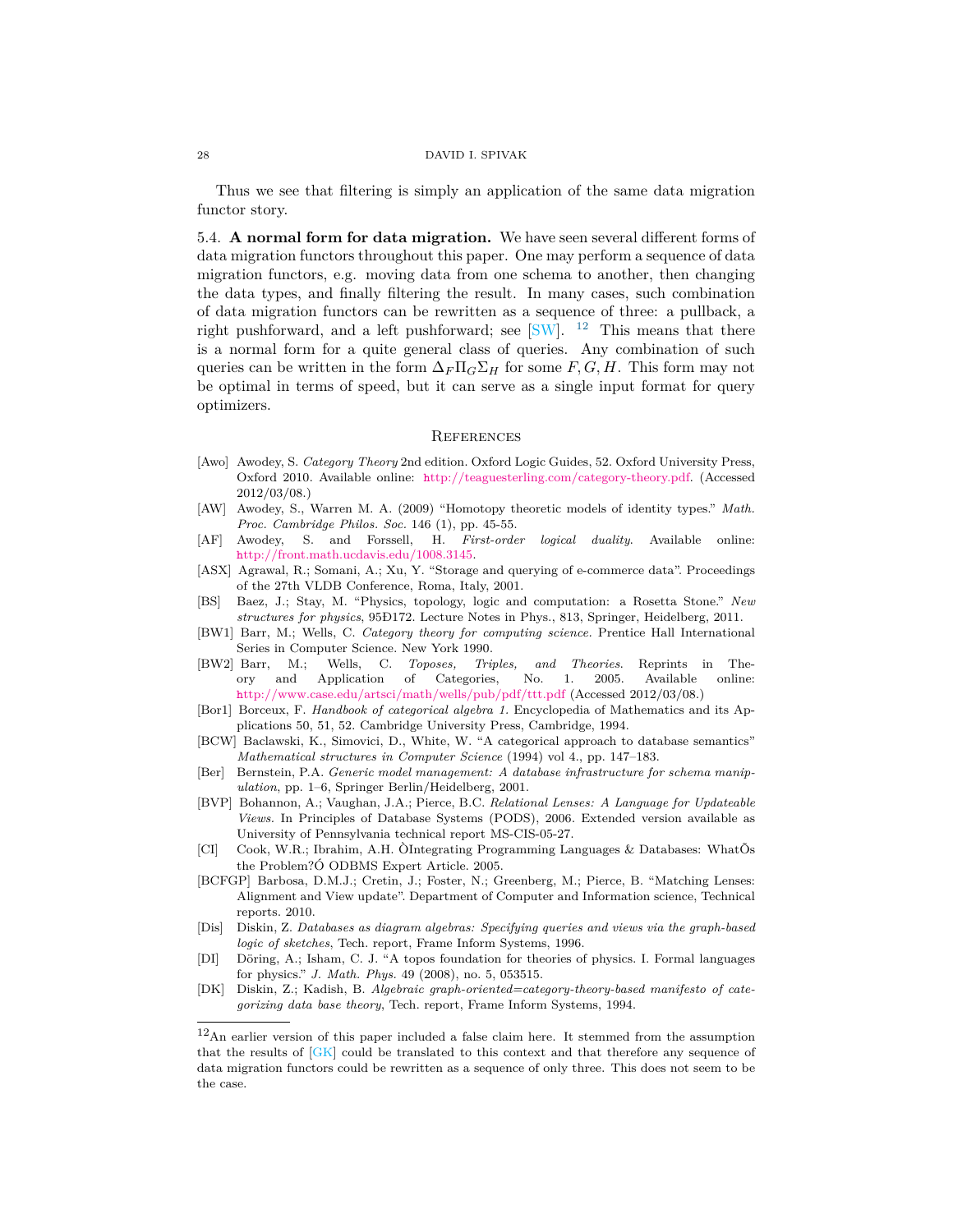- <span id="page-28-15"></span>[DNR] Deutsch, A.; Nash, A.; Remmel, J. "The chase revisited." PODS 2008, pp. 149–158.
- <span id="page-28-6"></span>[DC] Diskin, Z.; Cadish, B. "Databases as Graphical Algebras: Algebraic Graph-Based Approach to Data Modeling and Database Design". Available online: h[ttp://citeseerx.ist.psu.edu/viewdoc/summary?doi=10.1.1.38.3655.](http://citeseerx.ist.psu.edu/viewdoc/summary?doi=10.1.1.38.3655) (Accessed 2012/03/21.)
- <span id="page-28-12"></span>[EN] Emasri, R.; Navathe, S. *Database systems: models, languages, design, and application programming*, Edition 6. Pearson, 2011.
- <span id="page-28-8"></span>[EV] Ehresmann, A.C.; Vanbremeersch, J.P., *Memory Evolutive Systems; hierarchy, emergence, cognition* Elsevier Science, 2007.
- Fowler, M. *Refactoring: improving the design of existing code.* Addison-Wesley, 1999.
- [G] Goguen, J. *Sheaf Semantics for Concurrent Interacting Objects*, Mathematical Structures in Computer Science, 1992, pp. 159 –191.
- [GB] Goguen, J.A.; Burstall, R.M. *Institutions: abstract model theory for specification and programming*, J. Assoc. Comput. Mach. **39** (1992), no. 1, 95–146.
- <span id="page-28-20"></span>[GK] N. Gambino and J. Kock, *Polynomial functors and polynomial monads*. ePrint available: h[ttp://arxiv.org/pdf/0906.4931v2](http://arxiv.org/pdf/0906.4931v2)
- <span id="page-28-7"></span>[GSB] Giesa, T.; Spivak, D.I.; Buehler, M.J. "Reoccurring Patterns in Hierarchical Protein Materials and Music: The Power of Analogies" (2011) *BioNanoScience.* Volume 1, Number 4, 153-161, DOI: 10.1007/s12668-011-0022-5.
- <span id="page-28-17"></span>[GV] Grothendieck; A. Verdier, J-L. *Théorie des topos et cohomologie étale des schémas* (known as *SGA4*). New York/Berlin: Springer. (Lecture notes in mathematics, 269 – 270)
- <span id="page-28-2"></span>[Ham] Hamana, M. "Polymorphic abstract syntax via Grothendieck construction." Lecture notes in computer science, 2011, Vol 6604, 381-395.
- <span id="page-28-5"></span>[IP] Islam, A., Phoa, W. "Categorical models of relational databases I: fibrational fomulation, schema integration". *Lecture Notes in Comput. Sci.,* 789, Springer, Berlin, 1994.
- <span id="page-28-9"></span>[JD] Johnson, M.; Dampney, C.N.G. "On the value of commutative diagrams in information modeling." AMAST '93 Proceedings of the Third International Conference on Methodology and Software Technology: Algebraic Methodology and Software Technology. Springer-Verlag, 1993.
- <span id="page-28-3"></span>[JoM] Johnson, M. "On Category Theory as a (meta) Ontology for Information Systems Research" *Proceedings of the international conference on Formal Ontology in INformation Systems*, 2001.
- <span id="page-28-19"></span>[JoP] Johnstone, P. *Sketches of an elephant, Volume 1,2.* Oxford logic guides 43, 44. The Clarendon Press, Oxford University Press, Oxford, 2002.
- [Joy] Joyal, A. *Catlab*, available online: <http://ncatlab.org/joyalscatlab/show/Factorisation+systems> (Accessed 2012/03/08.)
- <span id="page-28-4"></span>[JRW] Johnson, M.; Rosebrugh, R.; Wood, R.J. *Entity-relationship-attribute designs and sketches*, Theory Appl. Categ. **10** (2002), 94–112 (electronic).
- <span id="page-28-1"></span>[Kan] Kanda, Akira. "Data types as initial algebras: A unification of Scottery and ADJery," Foundations of Computer Science, IEEE Annual Symposium on, pp. 221-230, 19th Annual Symposium on Foundations of Computer Science (FOCS 1978), 1978.
- <span id="page-28-10"></span>[KC] Klyne G.; Carroll J.J. (Editors). "Resource Description Framework (RDF): Concepts and Abstract Syntax" *W3C Recommendation* 2004/02/10. h[ttp://www.w3.org/TR/rdf](http://www.w3.org/TR/rdf-concepts/)[concepts/.](http://www.w3.org/TR/rdf-concepts/) (Accessed 2012/03/08.)
- <span id="page-28-11"></span>[KT] Korotkiy, M.; Top, J. *From relational data to RDFS models*. Lecture Notes in Computer Science 2004, Vol 3140.
- <span id="page-28-14"></span>[LS] Lawvere, F.W.; Schanuel, S.H. *Conceptual Mathematics. A First Introduction to Categories*. Second edition. Cambridge University Press, Cambridge (2009).
- <span id="page-28-16"></span>[LT] Lellahi, K.; Tannen, V. "A calculus for collections and aggregates." Proceeding CTCS '97 Proceedings of the 7th International Conference on Category Theory and Computer Science. Springer-Verlag, 1997.
- <span id="page-28-13"></span>[Mac] Mac Lane, S. *Categories for the working mathematician* 2nd edition. Graduate texts in mathematics 5, Springer Verlag, New York, 1998.
- <span id="page-28-18"></span>[MM] Mac Lane, S.; Moerdijk, I. *Sheaves in Geometry and Logic: a first introduction to topos theory*, Universitext. Springer-Verlag, New York, 1994.
- [Mak] Makkai, M. *Generalized sketches as a framework for completeness theorems I.*. J. Pure Appl. Algebra 115 (1997), no. 1, 49–79.
- <span id="page-28-0"></span>[Mar] Martin-Löf, P. *Intuitionistic type theory*. 1984.